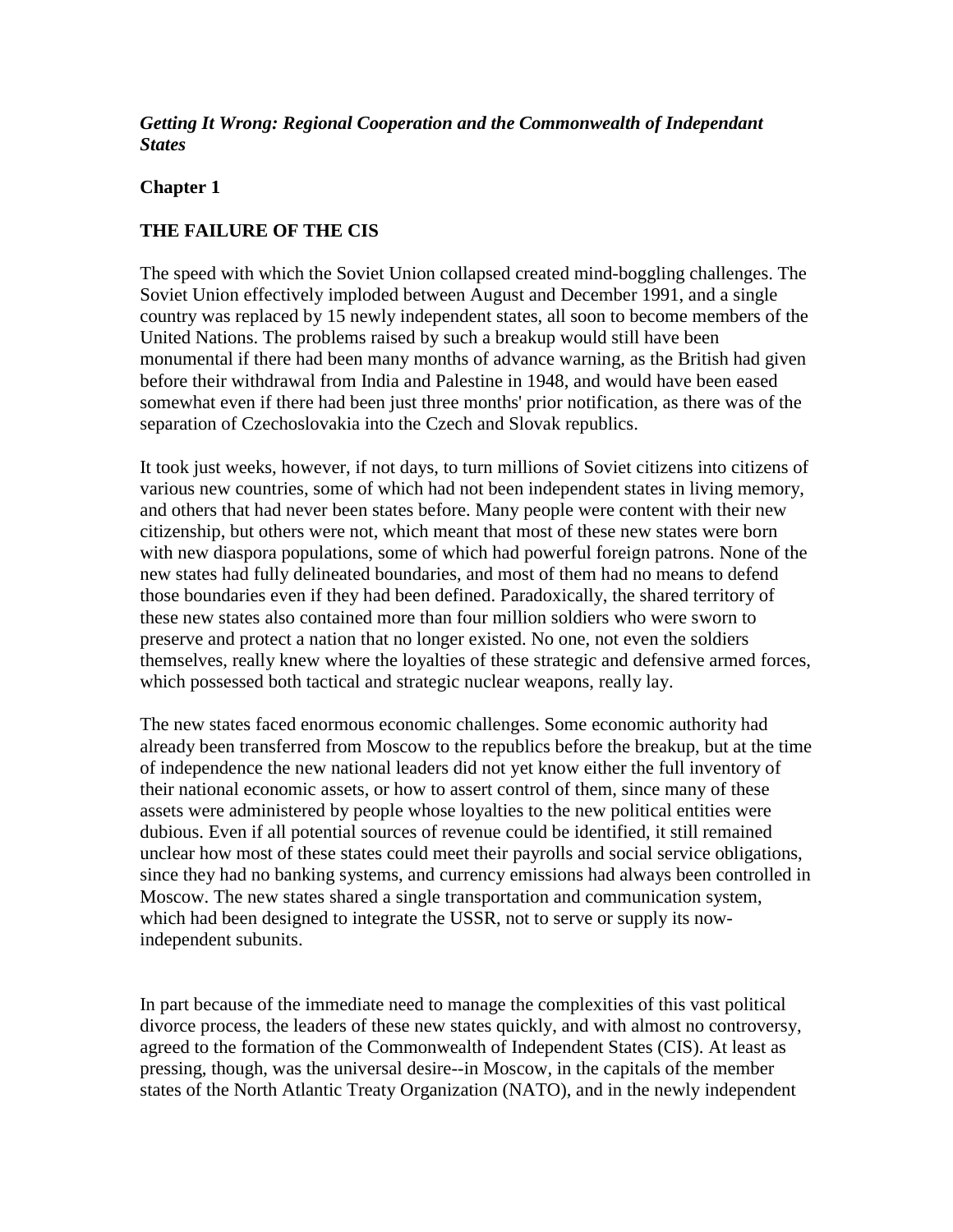states alike--to determine what Russia's relationship to these new states would be, since it was still taken as a given that, whatever the process, Russia would play a dominant role.

Policy makers in Moscow generally assumed that Russia's preeminence in the post-Soviet space was a foregone conclusion, even if they had no clear idea of how it could be achieved or what form it would take. Leaders in the new national capitals expected that their countries would be treated like Russia's ``little brothers,'' an outcome that some Western policy makers also hoped for, fearing that economic and social chaos would ensue without strong Russian involvement. Many others in the West were willing at least to delay judgment of Russian domination until they saw what form it might take.

The passage of time, however, has put the CIS in many new lights. Moscow's bilateral and multilateral ties with the successor states, which it chose to call the ``near abroad,'' have proven to be paternalistic at best and clearly adversarial at worst. As the first shock of independence began to fade in the other national capitals, their leaders became more aware of the opportunities that their new status offered, and some became much less enthusiastic about and less resigned to remaining in Russia's orbit. Many in the West also came to question earlier assumptions that Russia would prove to be a benign regional influence after Moscow strong-armed states like Azerbaijan, Georgia, and Moldova that had either refused to join or to participate actively in the CIS.

The CIS has also not evolved in ways that serve Russia's purposes. All of the Soviet successor states except the three Baltic nations eventually joined the organization, but most members have opted out of one or more of the key political, economic, and security agreements that were intended to be the main instruments of integration. The heads of the CIS states have all met regularly, but the agreements drawn up at their meetings have had no real force; indeed, the only reason that such sessions continue to be held seems to be that most of the leaders find some other utility in regular summit meetings.

The failure of the CIS to manage them has not made the interconnections of the post-Soviet space disappear, as all of the member states seem to understand. Some of the states have begun to find other ways to group together, sometimes with Russia and sometimes without. To date, though, such efforts have had only limited success, since weak states joining up with other weak states usually cannot create strong, effective unions and organizations. None of the newly independent states has been willing to reduce its autonomy of decision making, preferring to maximize its own national interests rather than to delegate authority to multistate arrangements.

Most of the problems for which the CIS was created remain unresolved. Each of the CIS member states is trying to define itself primarily in relationship to a broad international community, although all of the post-Soviet states remain closely intertwined. Economic competition among CIS member states remains keen, but all are still interconnected enough to suffer the economic crises of their neighbors and, even more so, of Russia. The greatest security threats to these states come from within, or from former Soviet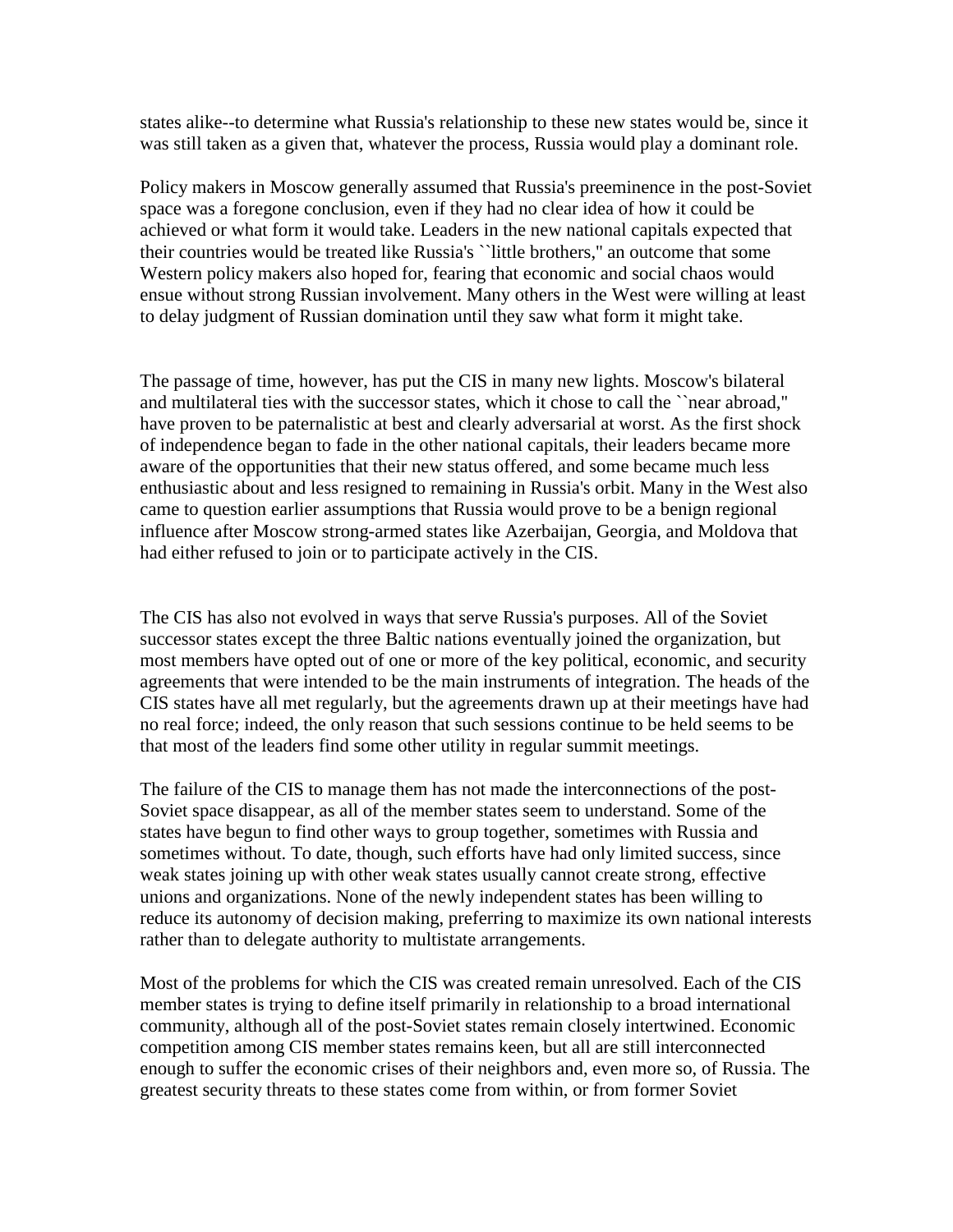neighbors, yet member states are not competent either to cope with security needs on their own or to form an effective multilateral security force.

This book offers a perspective for understanding both the failure of the CIS and the continuing challenges of integration. It traces the evolution of CIS institutions, showing why they have failed to achieve most of their initial purposes. It describes the challenge of integration, as understood by Russia and by the other newly independent states. It looks at the national strategies adopted by several CIS member states, at efforts of some of the new states to group together in ways other than through the CIS, and at the integrating role played by other regional or multilateral organizations. Finally, this book shows how the failure of the CIS has contributed to the reconfiguration of the former Soviet space, and offers advice to U.S. policy makers who wish to promote good relations with Russia, but who simultaneously want to see each of the other Soviet successor states secure independence and sovereignty in a way that maximizes their own economic and political potential.

## **THE BIRTH OF THE CIS**

Beyond giving long advance warning of their intentions, the British did little to prepare their colonies for postwar independence, failing among other things to resolve competing land claims. This guaranteed a bloody transfer of power. Intercommunal violence broke out immediately in India and Pakistan, as Hindus and Muslims tried to move to their respective new states. Israel's Arab neighbors refused to recognize the partition of Palestine and went to war with the new Jewish state, inadvertently wiping Palestine from the map in the process.

By contrast, the dissolution of the Soviet Union occurred with greater preparatory consultation, which helped make it a relatively peaceful process. Fighting did escalate after independence in Georgia, Armenia, Azerbaijan, Moldova, and Tajikistan, but the underlying disputes had either begun smoldering before independence, or had already become violent. Only the war in Chechnya was the direct result of the USSR's demise; it would have been unlikely to develop had the leaders of the Chechen republic not demanded of Russia the same rights of national self-determination that the titular peoples of the former Soviet republics had been granted.

This is not to suggest, however, that the breakup of the USSR was a considered act. Similar to the demise of the British Empire in 1947, the USSR was not so much dismembered as allowed wearily to collapse, with little thought for what would come next. In a March 1991 referendum, tens of millions of people had shown overwhelming support for the continued existence of the Soviet Union, <roman>but the precise form of that future union was unspecified in the question put to voters. Some regions of the USSR refused to conduct the referendum at all, while others modified the question slightly so that support for the union also meant support for local sovereignty, while still other regions voted for continued union with such unanimity as to raise suspicions of election fraud. The only parts of the USSR that had large, potentially uncontrollable mass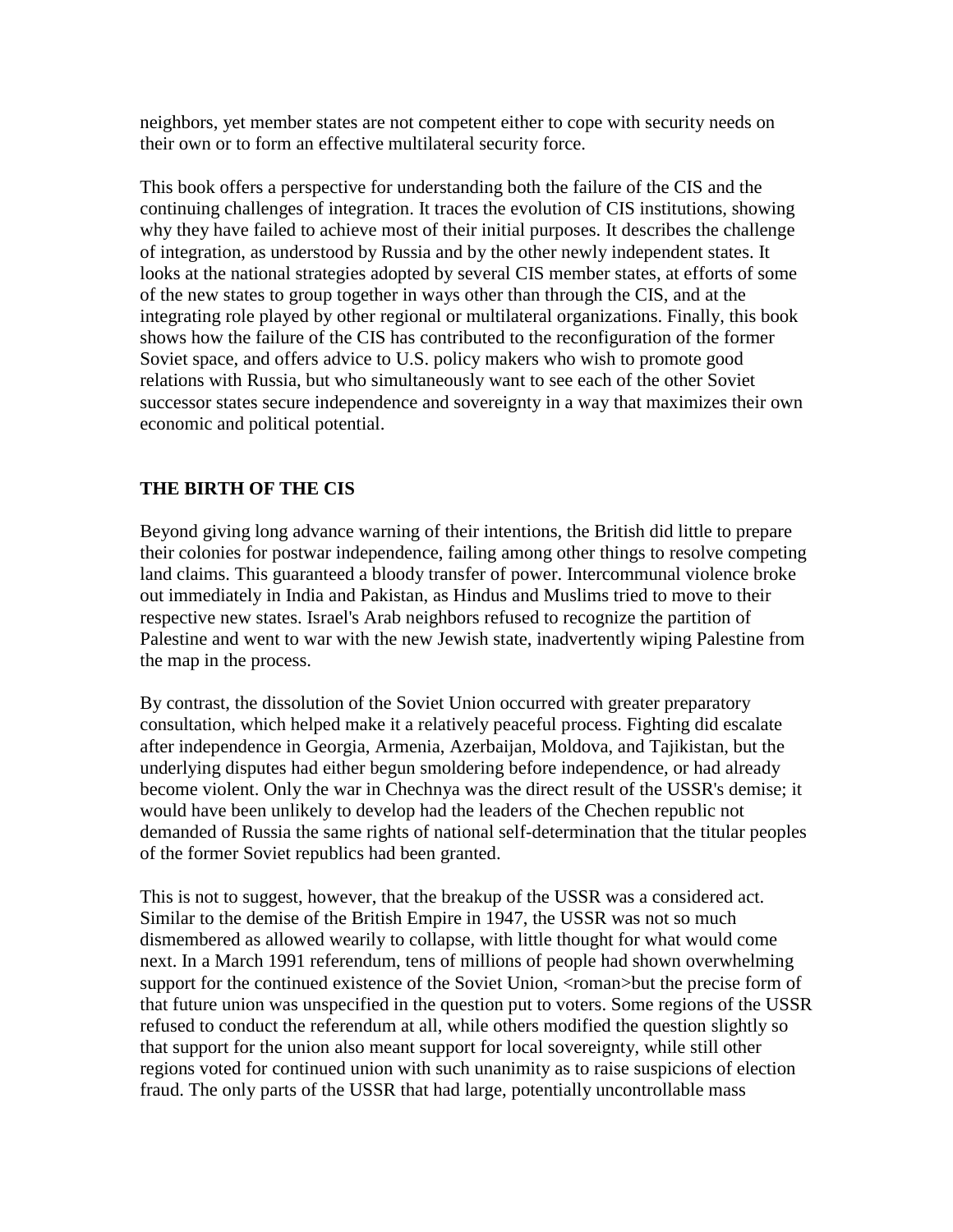movements in favor of independence were the Baltics, which were formally permitted to leave the Soviet Union in the aftermath of the failed coup of August 1991.

Soviet cohesion, however, had been compromised well before that time. The Congress of Peoples Deputies of the Russian Federation elected Boris Yeltsin as its chairman in May 1990. In part because of the personal rivalry between Yeltsin and Soviet President Mikhail Gorbachev, the Russian republic declared its sovereignty on June 12, 1990. In June 1991, Yeltsin was popularly elected president of the Russian Federation, after which Yeltsin claimed his administration had more political legitimacy than that of Gorbachev.

Gorbachev's authority evaporated entirely after the failed Communist Party putsch of August 1991, and the banning of the Communist Party seemed to obviate any remaining legitimacy the Soviet Union may have had. Between August and November a number of the republics issued declarations of independence through votes in their national legislatures. Most of these declarations were more expressions of a goal than statements of intent, part of an escalating struggle for control of strategic economic assets between Moscow and the periphery, rather than a serious push for independence.

The behavior of the republic presidents in this period suggests that they viewed the formal collapse of the Soviet Union as a real possibility, but not as inevitable. Each of the Soviet republic leaders, however, seemed more concerned with retaining power than with holding the union together. Their fears had justification; political dissident Zviad Gamsakhurdia became Georgia's president even before the 1991 coup, while another political dissident, Levon Ter-Petrossian, came to power in Armenia just after it; in the aftermath of the coup an unruly crowd had also toppled Kakhar Makhamov in Tajikistan, and Ayaz Mutalipov, a Communist supporter, was barely hanging on to power in Azerbaijan.

Outlawing the Communist Party was a popular measure in many republics, as it transferred important assets to the personal control of their leaders, while also making the republics appear to be even more quasi-statelike than they had before. In October 1991 eight Soviet republics agreed to the creation of an Economic Union that would have made the Soviet Union a free trade zone with the ruble as a common currency, to be managed by a banking union headed by Gosbank. The debt of the Soviet Union would be divided among member republics on a formula that was agreed upon at a December 4, 1991, summit of republic leaders. Tellingly, four republics (Azerbaijan, Georgia, Ukraine, and Moldova) refused to attend that October 1991 meeting, because the proposed union usurped more power than these quasi-states were willing to cede.

The results of the referendum in Ukraine held December 1, 1991, made it clear that the Ukrainians were serious about wanting to withdraw from the union, and effectively made the dissolution of the Soviet Union inevitable. Still, it is far from clear whether the leaders of Russia, Ukraine, and Belarus had dissolution as their intention when they met on December 8, 1991. That Kazakhstan's President Nursultan Nazarbayev was invited to join the meeting suggests that they did not, for Nazarbayev had been actively trying to redefine the union in a way that would satisfy most republic leaders. Nazarbayev declined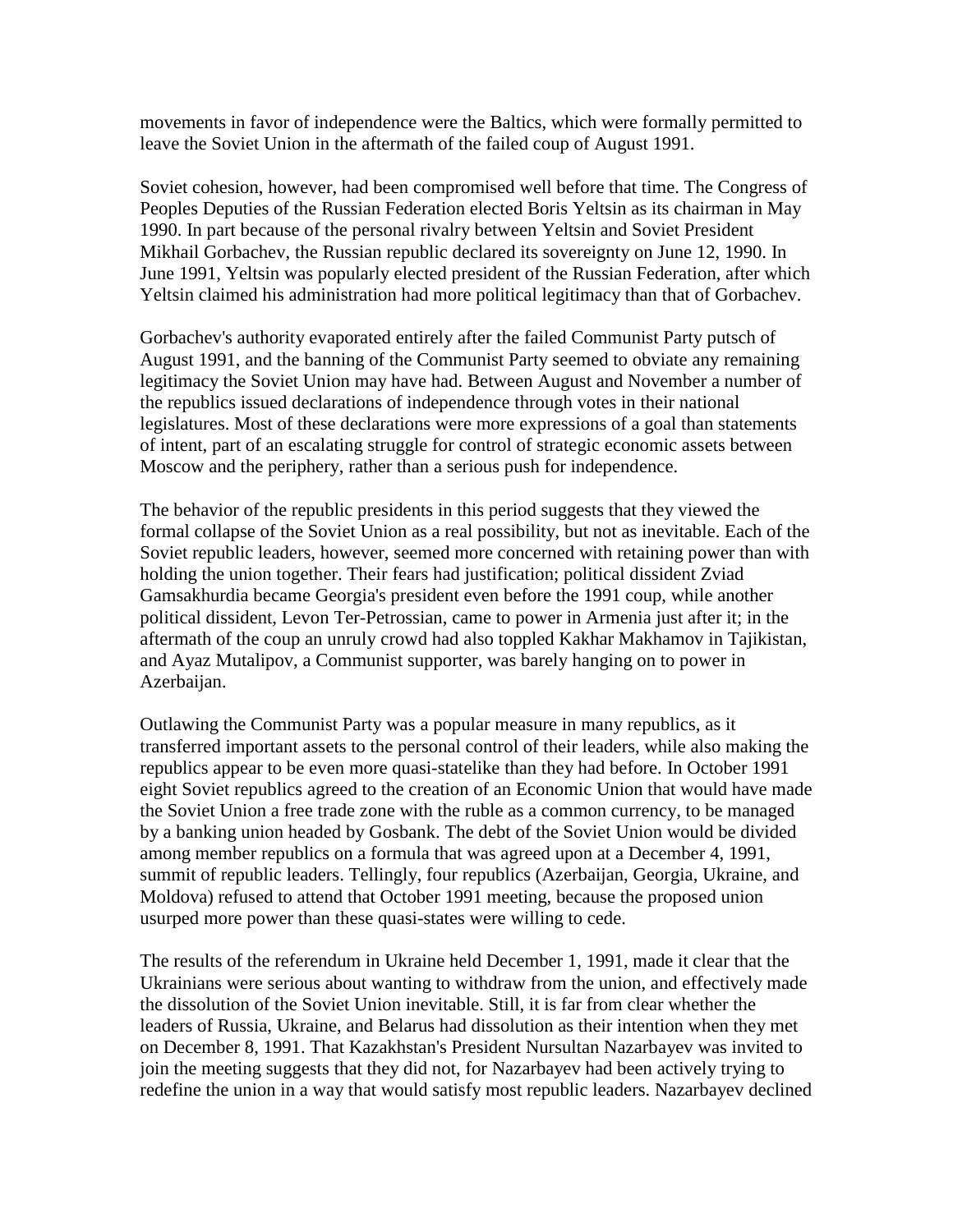to attend the December 8 meeting because he disapproved of circumventing Soviet President Mikhail Gorbachev, which also suggests that he did not know that dissolution was on the meeting's agenda.

It is equally unclear whether Boris Yeltsin, Leonid Kravchuk, and Stanislav Shushkevich actually expected the decisions they made that Saturday in a dacha outside Minsk to become binding. The men claimed the authority to dissolve the 1922 Treaty of Union, which had formally organized the Union of Soviet Socialist Republics, on the grounds that the entities that they each headed (which also happened to be the three surviving signatories of the 1922 Treaty) were sovereign republics. The same claim had been made in other contexts, but what distinguished the Minsk Agreement (also known as the Belovezh Accords) from earlier declarations was that, for the first time, the Soviet elite was ready to support a radical redefinition of the Soviet political and economic space.

President Gorbachev tried frantically for several days to find support for holding the USSR together, but without success. The country's military and security forces were formally still under his command, but there was great doubt that his orders would have been obeyed. Tellingly, no crowds took to the streets demanding the preservation of the USSR, and the leaders of the Soviet republics finally seemed ready to dissolve the union.

This does not mean, however, that they were prepared to abandon all their former ties. President Nazarbayev in particular was concerned that Kazakhstan and the other four Central Asian republics had been excluded from the Commonwealth of Independent States, the post-Soviet structure that had been agreed to at the Minsk meeting. Convening a summit of the five Central Asian republics in Ashgabat on December 13, 1991, the leaders of these states asked to join the new commonwealth. Another summit was held in Almaty on December 21, 1991, which was attended by the leaders of eleven Soviet republics; the three Baltic states and Georgia declined to attend.

There the leaders all signed a protocol that was declared to be a part of the Minsk Agreement of December 8, and eight ``high contracting parties'' joined the three initial members as founders of the new Commonwealth.

The stated goals of the new organization were straightforward. The purpose of the Commonwealth of Independent States was to allow member or participating states to coordinate their foreign and security policies, to develop a common economic space with a common customs policy, to maintain orderly control over the military assets of the former USSR, to develop shared transportation and communications networks, to preserve the environment and maintain environmental security, to regulate migration policy, and to take coordinated measures against organized crime.

The men who dissolved the USSR accepted each other as representatives of a single elite that had interests in common, even as other of their interests increasingly diverged. They believed they had time to work out institutional solutions for their lingering interconnections, and saw it as their first priority to establish themselves as leaders of independent states that were subjects of international law. There was little interest at the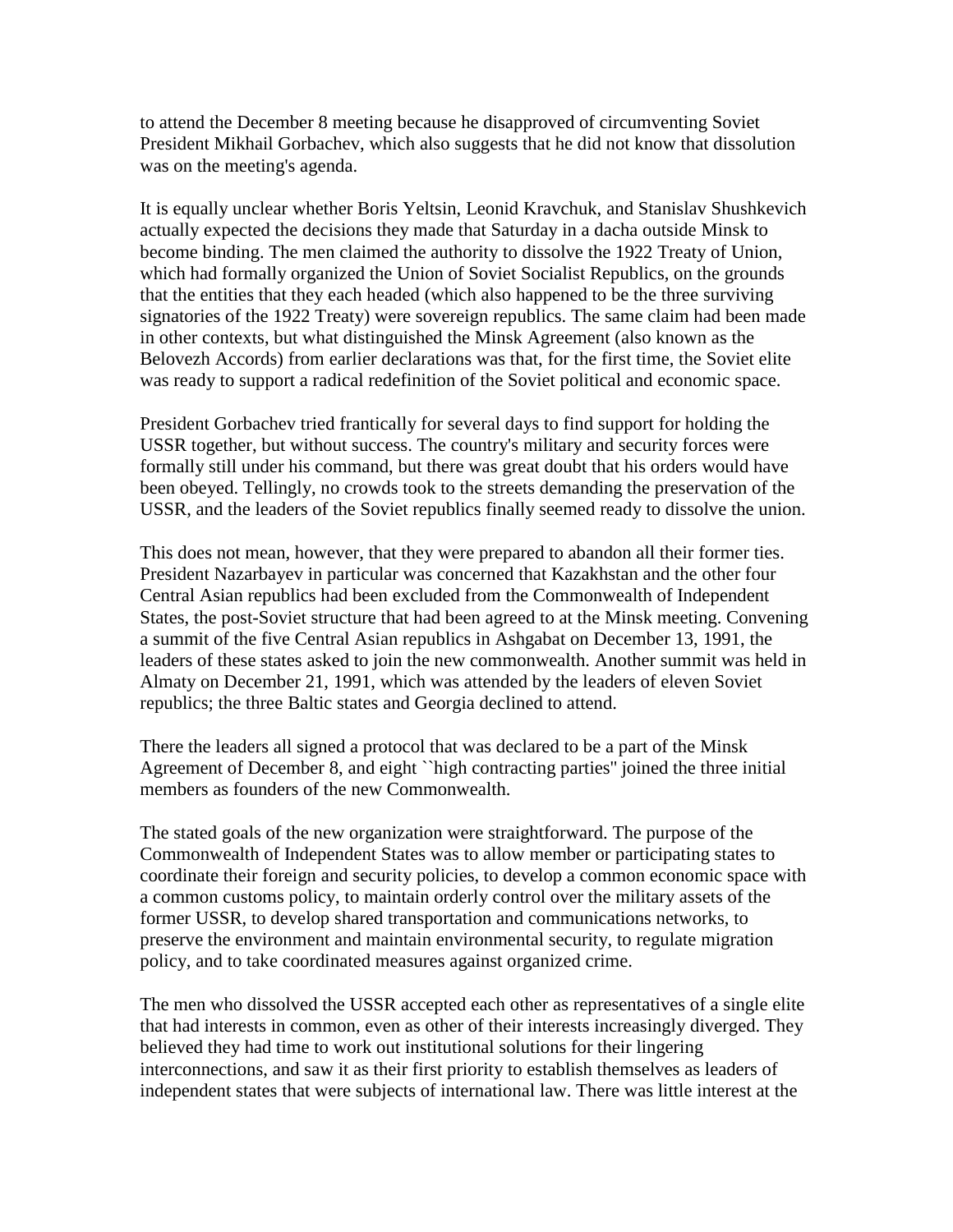time to look backward and to decide whether what they had dissolved was a state or an empire, because it seemed far more pressing to define what would come next.

# **THE ROCKY START OF THE CIS**

The first CIS structure was very simple, deriving directly from Gorbachev's final State Council, which had been formed in 1991 to bring together the republic presidents. It consisted of two councils, one of Heads of State and the other of Heads of Government, and a working group to prepare materials that these two councils would discuss.

The leaders of Armenia, Azerbaijan, Belarus, Kazakhstan, Kyrgyzstan, Moldova, Russia, Tajikistan, Turkmenistan, Ukraine, and Uzbek istan recognized the need for continued coordination of the new states. They believed that a summit setting provided the best opportunity for it. In the next two years, between December 1991 and 1993, there were thirteen meetings of the Council of Heads of State and twelve sessions of the Council of Heads of Government.

These meetings may have served an important communications function, but they were unable to promote the CIS as a decision-making organization. Discussions in the corridors were often more important than those at the formal sessions, while the press conferences after most summits projected discord over the nature of the organization, its presumed or projected institutions, and their presumptive functions.

At the first meeting of Heads of Government, held in Moscow in February 1992, the Russian delegation accused the Ukrainians of hindering the council's efforts to reach agreement on pressing questions. The specific topic was whether Russia was the legal successor to the Soviet Union and the guarantor of the foreign creditor agreements of the Commonwealth member states. Of those who attended, all but the Ukrainians were willing to cede Russia such status. A different formulation was offered at the next meeting, in March. The Council of Heads of Government agreed to accept joint responsibility for repaying the USSR's debt; Russia would repay about 61 percent, Ukraine, 16 percent, and the remaining members were to split the rest according to their economic strength. After this agreement, however, Russia negotiated bilateral agreements over the next two years with every state other than Ukraine that transferred its debts and assets to Russia on a ``null-null'' basis. Ukraine formally refused to grant Russia the authority to administer its portion of the former Soviet debt, but Russia still took de facto control of all USSR assets.

At the March 1992 summit, Armenia, Kazakhstan, Kyrgyzstan, Moldova, Uzbekistan, Ukraine, Belarus, Turkmenistan, and Tajikitan signed agreements on taxation policy, pension provisions, price setting, customs policies, the internal debt of the USSR, and a protocol on banking. Azerbaijan only sent an observer to the meeting. There was so little confidence in the potential efficacy of any of these agreements that just a week later, at a summit in Kyiv, President Leonid Kravchuk was already describing the CIS as completely ineffective.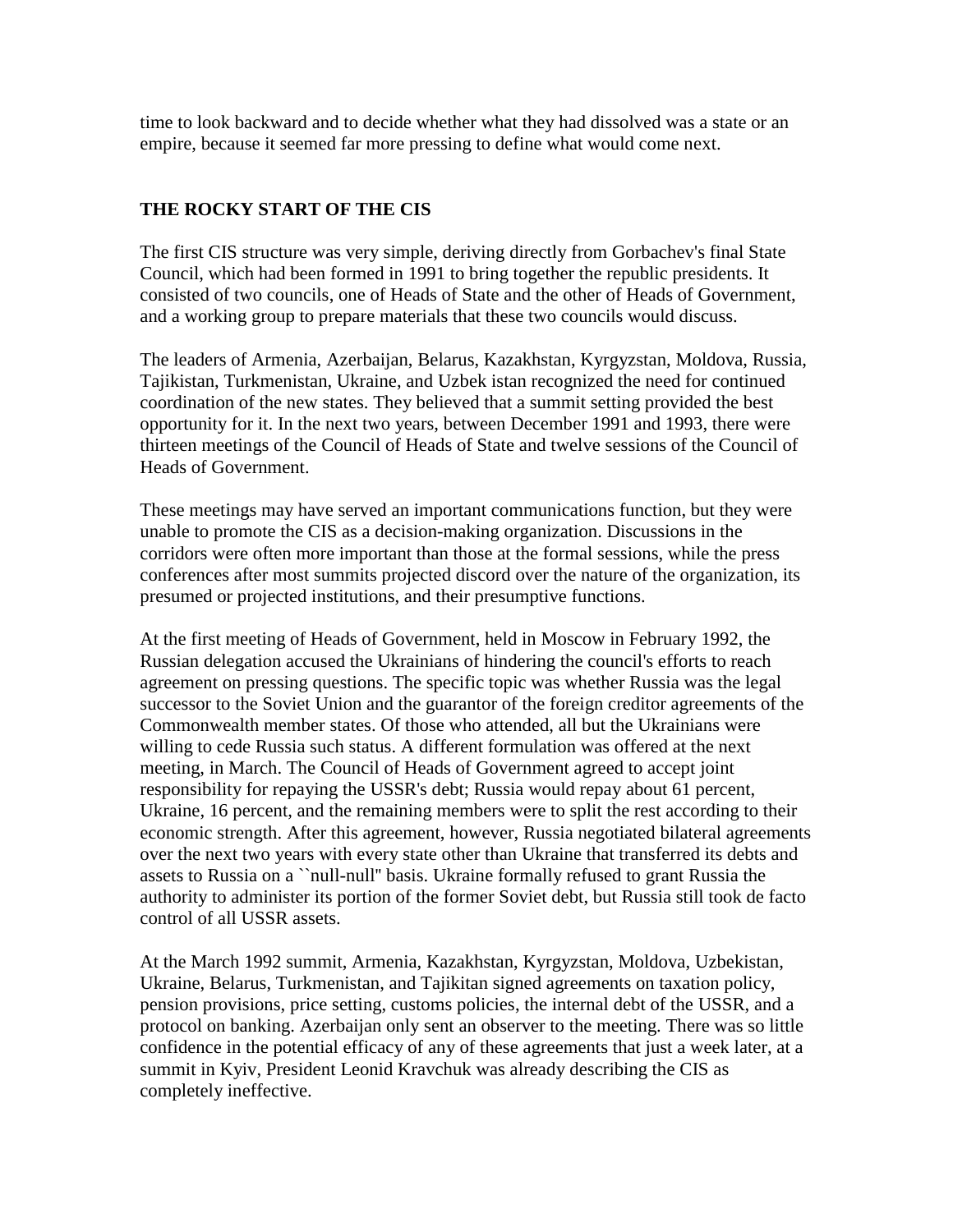Nevertheless, the Kyiv summit produced a number of agreements, including a Declaration on the Non-Use of Force or the Threat of Force in Relations between CIS Members and an Agreement on Groups of Military Observers and Collective Peacekeeping Forces. Ukraine signed these agreements, but vehemently opposed a plan for the creation of an Inter-Parliamentary Assembly, which was subsequently supported by seven member states at an inter-parliamentary conference held in Almaty, also in March 1992.

That such major differences surfaced so quickly should have made clear that the CIS was doomed as any sort of formal political organization, but the organization nevertheless started work on a formal charter. Completed in January 1993, the draft document closely resembled the agreement that had been signed at the first Minsk meeting, with two important additions. The 1993 draft charter expanded the organization's duties to include protection of human rights and fundamental freedoms, and, most importantly, it added the coordination of defense policy and border protection. Despite the five months of contentious negotiation that had gone into drafting the CIS Charter, its presentation to the Heads of State Summit in Minsk on January 22, 1993, led to further disagreement. Only Kazakhstan and Russia fully supported the draft, while Belarus had reservations about the collective security provisions, and Uzbekistan objected to the inclusion of human rights issues, which it considered to be the internal affair of member states. Ukraine, Moldova, and Turkmenistan refused to sign the charter, while Azerbaijan and Georgia did not even come to the meeting.

Member states were given a year to ratify the charter, after which it would come into effect in January 1994. Only nine nations did so, including Georgia, which did not ratify the charter until March 1994. Moldova, Turkmenistan, and Ukraine have never ratified it. Of these nine signatories, only Armenia and Uzbekistan fully met the criteria for founding membership that the charter set forth, by endorsing the Minsk Agreements and Almaty protocols prior to ratifying the charter. Azerbaijan, Georgia, Kyrgyzstan, Tajikistan, and Turkmenistan never ratified the Minsk agreements, while Moldova did so only in April 1994, when it ratified the Almaty protocols as well. Moldova, however, specified that it would participate on economic questions only, and so accepted associate member status. Belarus, Kazakhstan, and Russia never ratified the Almaty protocols, which then necessitated the creation of a new category of participating states to parallel that of member states.

Well before even this partial ratification, the CIS had begun to elaborate a number of formal institutions. The Inter-Parliamentary Assembly was created on March 27, 1992; its powers were subsequently enhanced at the Minsk meeting of May 26, 1995, when the formal convention outlining its responsibilities was adopted. Not all member states agreed to participate in the assembly; the most crippling refusal was that of Ukraine, an absence that limited the potential effectiveness of this body from its inception. Ukraine did eventually join on March 3, 1999.

Two new coordinating councils were established, the Council of Defense Ministers (Heads of State summit, February 14, 1992) and the Council of Foreign Ministers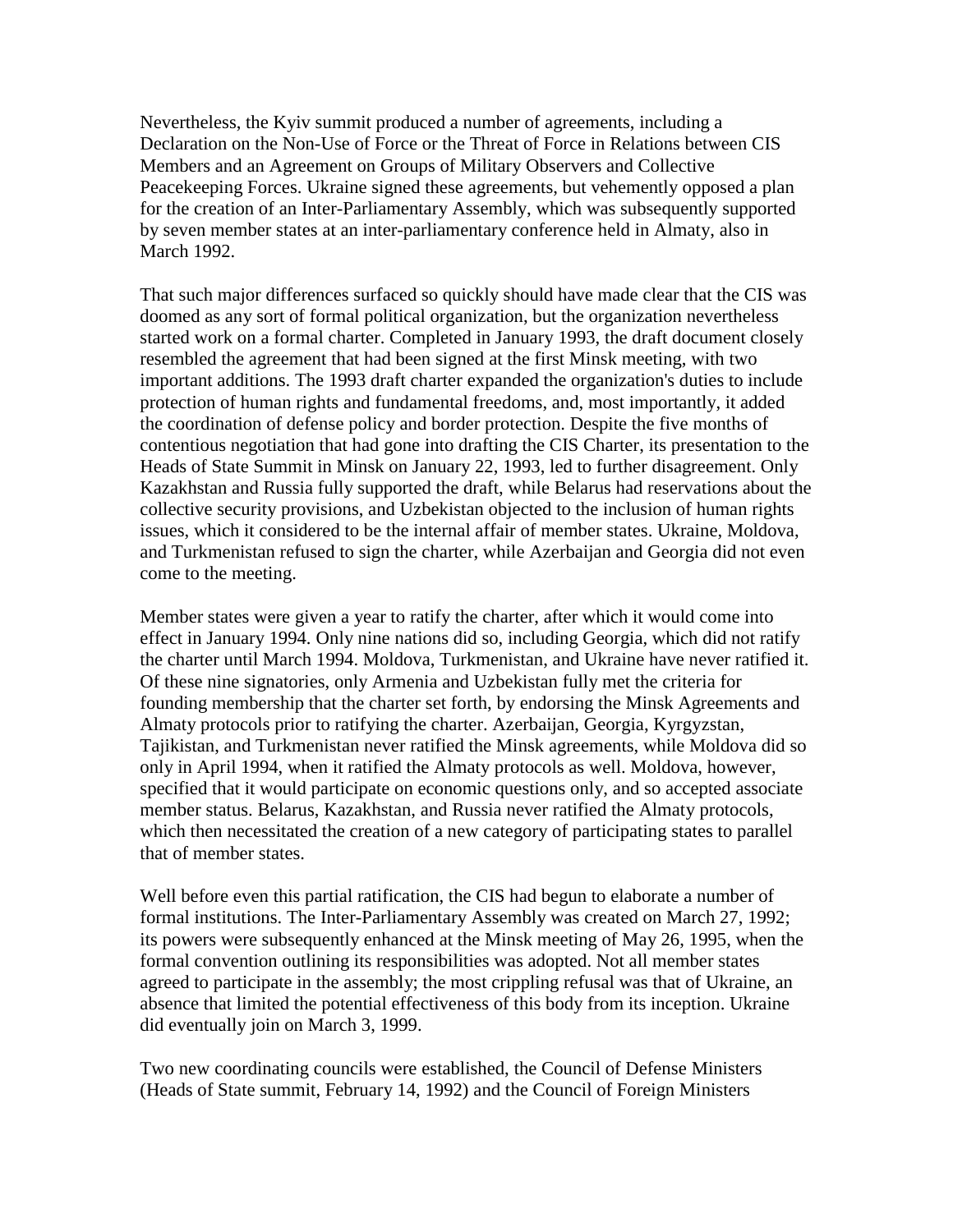(September 24, 1993). The CIS established a formal Executive Secretariat in September 1993, with headquarters in Minsk. A Committee for Consultation and Coordination (of the economy) was also established in 1993, but was effectively replaced by the Inter-State Economic Committee of the Economic Union in October 1994.

In all about sixty institutions were set up, most with highly specific coordinating functions (see tables 1.1 and 1.2). A few of these, such as the Inter-State Aviation Committee and the Council on Railroad Transportation, had tasks of vital importance, but most of the employees of the CIS, who at one point numbered about 2,500, were essentially wasting their time. The CIS institutions prepared approximately a thousand different agreements for signature by CIS members, of which only a handful were ever implemented.

The institutional design of the CIS was in conflict with the goals of many of its members from the beginning. Many of the goals set out in the Minsk Agreement and CIS Charter were explicitly integrative, but the institutional structures meant to implement them were either exclusively consultative or were not empowered to impose legally binding decisions. Indeed, Article 1, paragraph 3 of the charter states that, ``The Commonwealth . . . possesses no supranational authority,'' a limitation that had been inserted to satisfy Ukraine and some other CIS states. The charter also contains no instruments of enforcement. An Economic Court was proposed in July 1992 to insure the fulfillment of economic commitments made within the CIS framework and to settle economic disputes among member states, but its powers were exclusively consultative and member states generally preferred not to avail themselves of its services.

The Inter-Parliamentary Assembly holds consultations and elaborates proposals on legal issues; since inception it has recommended sixty-three legislative acts, including model civil, criminal, criminal-procedure, and criminal-enforcement codes, but the national parliaments of member states are not required even to look at such proposals.

Nothing in the CIS Charter encourages consensus; in addition to signing a given agreement, members also have the options of abstention, of signing with reservations, or of refusing to sign. Instead of encouraging members to seek compromises or to modify their positions, this procedure allows all of the contradictory stances on a given question to be brought to the conference table.

#### **NO TRUST OF RUSSIA**

In part this proliferation of positions was the fault of overly ambitious CIS institutions, which threatened to usurp sovereignty that member states had not yet really exercised, but it also reflected the differing visions of the member states about the role of the CIS and the degree of integration that each wished to achieve. Theoretically there was a wide variety of forms that integration might have taken; even deep integration may have been achievable in the first years of independence, before member states began reform programs and otherwise ruptured Soviet-era linkages.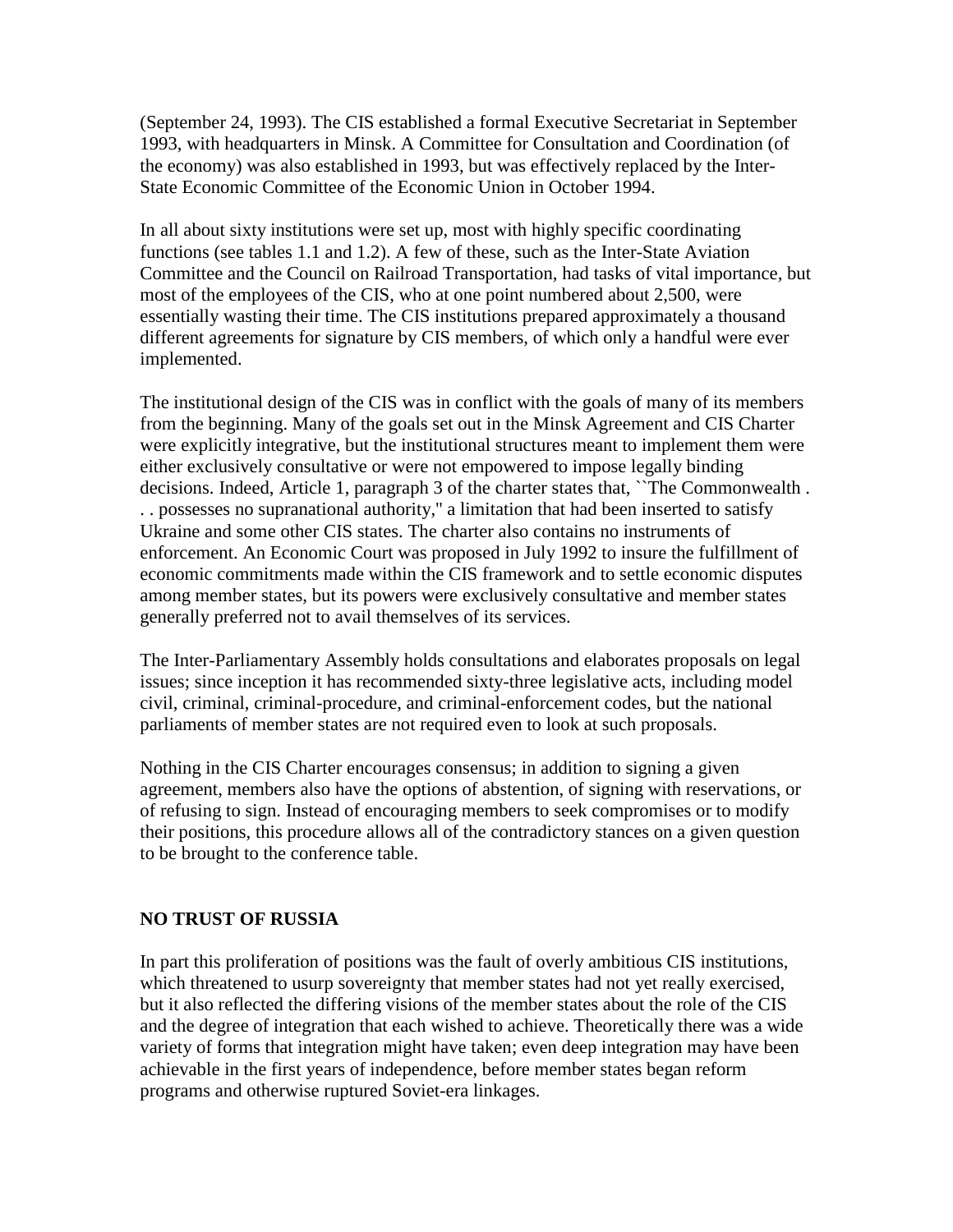The only vehicle for integration put forward, however, was the CIS, which Russia strongly advocated, thereby making the other states cautious and suspicious. Russian leaders pushed immediately for the organization to increase its formal powers. The failure of CIS leaders to reach consensus on important issues only intensified Russian pressure, as in the April 1993 special meeting at which Boris Yeltsin, assisted by Nursultan Nazarbayev, attempted to force the leaders of Ukraine, Moldova, Georgia, and Armenia either to accept greater CIS control or to leave the organization.

The costs of doing the latter had already been made clear in Georgia, Azerbaijan, and Moldova. The Azerbaijanis pulled out of the CIS in October 1992 after the nationalist Abulfaz Elchibey was elected president in free and fair elections in June, replacing Ayaz Mutalipov (who had been forced from office in March). Within the next year well-armed Armenian troops took control of Karabakh and much of the territory surrounding it, essentially annexing 20 percent of Azerbaijan. The Armenian government position is that the fighting was done exclusively by soldiers from Karabakh. Similarly, Georgians claim that Russia supported and armed Ossetian and Abkhaz separatists. The Transdniestr region, where Russia's Fourteenth Army was stationed, continued to seek secession from Moldova, which had refused to sign the CIS Charter or founding documents.

The Russian government sought to distance itself formally from its surrogates active in Abkhazia, Armenia, and Transdniestr, but most observers remained unconvinced that it had done so. Withdrawal from the CIS seemed to insure that internal security problems would worsen. All of the new states were multinational (see table 1.3) and thus were vulnerable to ethnic tensions. Ukraine in particular was susceptible because of its eastern regions, which are heavily ethnic Russian.

States thus acquiesced to the CIS, as Azerbaijan and Georgia did in September 1993 and December 1993, respectively, but they had no interest in empowering its institutions, since these appeared to be vehicles for Russian domination. Suspicion of Russian motives for the degree and type of integration Russia desired was universal among the other members of the CIS. The behavior of the Russian elite, as well as that of the Russian government, seemed to justify these suspicions. From late 1992 on, when the Russian government was energetically pursuing CIS integration, many Russian commentators were tying CIS integration to Russia's vital interests and its claims to be a world power. A number of prominent Russian figures, including Ruslan Khasbulatov, speaker of the Russian Supreme Soviet, Vladimir Shumeyko, first chairman of the Russian Federation Council, and Vladimir Zhirinovsky, the leader of the newly triumphant Liberal-Democratic Party, were vociferously critical of what they described as Russia's abandonment of ethnic Russians and Russian speakers in the other new states, or were loudly decrying the security risks to Russia posed by the unsecured international borders of its near-abroad. Speaking at a June 9, 1994, session of the Inter-Parliamentary Assembly, Shumeyko argued that the CIS would evolve into a single confederate or even a federal state, while Zhirinovsky went even further to say that Russia should reacquire the most desirable parts of the former Soviet territories by force. Even Russia's State Duma, the first post-independence parliament, which was elected following the dissolution by force of Russia's Soviet-era legislature, passed formal resolutions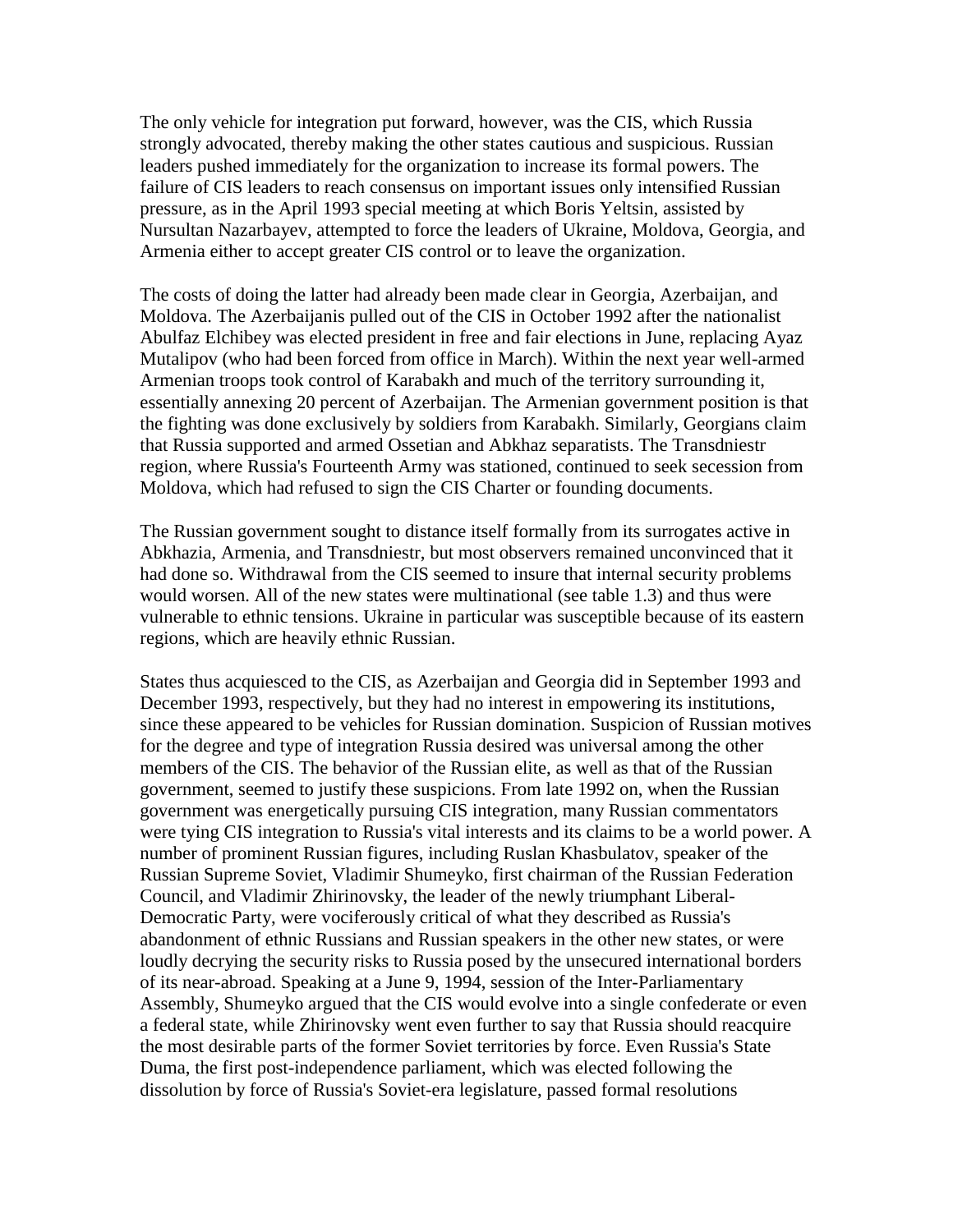demanding the reconstitution of the USSR, a stance the legislators reiterated as recently as March 1996. In the early 1990s, even many moderate Russians held the view that, while the sovereignty of the newly independent states should be preserved, the CIS should become an eastern version of the European Union, with a single currency, a strong supranational parliament, and a single security system.

No serious political actor in Russia, however, ever advocated that the CIS become a union of juridical equals, as the European Union is. The EU has two or three strong nations at its core, but it was Russia's intention that the CIS would have only one. Indeed, most influential Russians believed that the CIS states were incapable of sustaining independence, so membership in the CIS would be beneficial to all parties by minimizing the hardship of transition in the new states, while helping to insulate Russia from its neighbors' problems.

Such a geostrategic vision was never stated openly by President Yeltsin, former Foreign Minister Andrei Kozyrev, or former Prime Ministers Viktor Chernomyrdin and Yevgeny Primakov, but leaders elsewhere in the CIS understood the implications of Russia's integrationist desires even though they were not openly articulated. All of the CIS leaders were products of the Soviet system and were accustomed to a world in which public pronouncements had little to do with. Whatever the challenges of independence, these leaders were reluctant to concede power to a large powerful neighbor that had contempt for their independence.

## **THE GOALS OF THE CIS**

Fears of Russian domination and the desire of each country's leader to be free to shape the domestic politics of his state made it equally difficult for the CIS states to move toward realization of the organization's stated goals. Attempts at cooperation in economics and security are discussed at length in the following two chapters; those chapters show that efforts in both of these spheres bogged down from the beginning in a combination of suspicion of Russia and the insistence of each leader to maximize his nation's interest, even if that came at the expense of a neighbor.

The ways in which this combination made it difficult for the CIS states to work for common goals may also be seen in other spheres. The CIS Charter, for example, calls for member nations to coordinate their foreign policies, but the issue of NATO enlargement, which infuriated Russia, initially caused barely a ripple in any other CIS states except Belarus, which supported Russia. Ukraine even welcomed NATO enlargement, and some Ukrainian politicians voiced hopes that their country might also join the alliance some day.

Another case in point is the civil war in Afghanistan. The Afghan-Tajik border has been the site of frequent attacks both by Tajik opposition forces and by Afghan Mujahideen rebels; one such incident in August 1994 left seven Russian border guards dead and fourteen injured. Russian leaders unsuccessfully tried several times to mobilize the five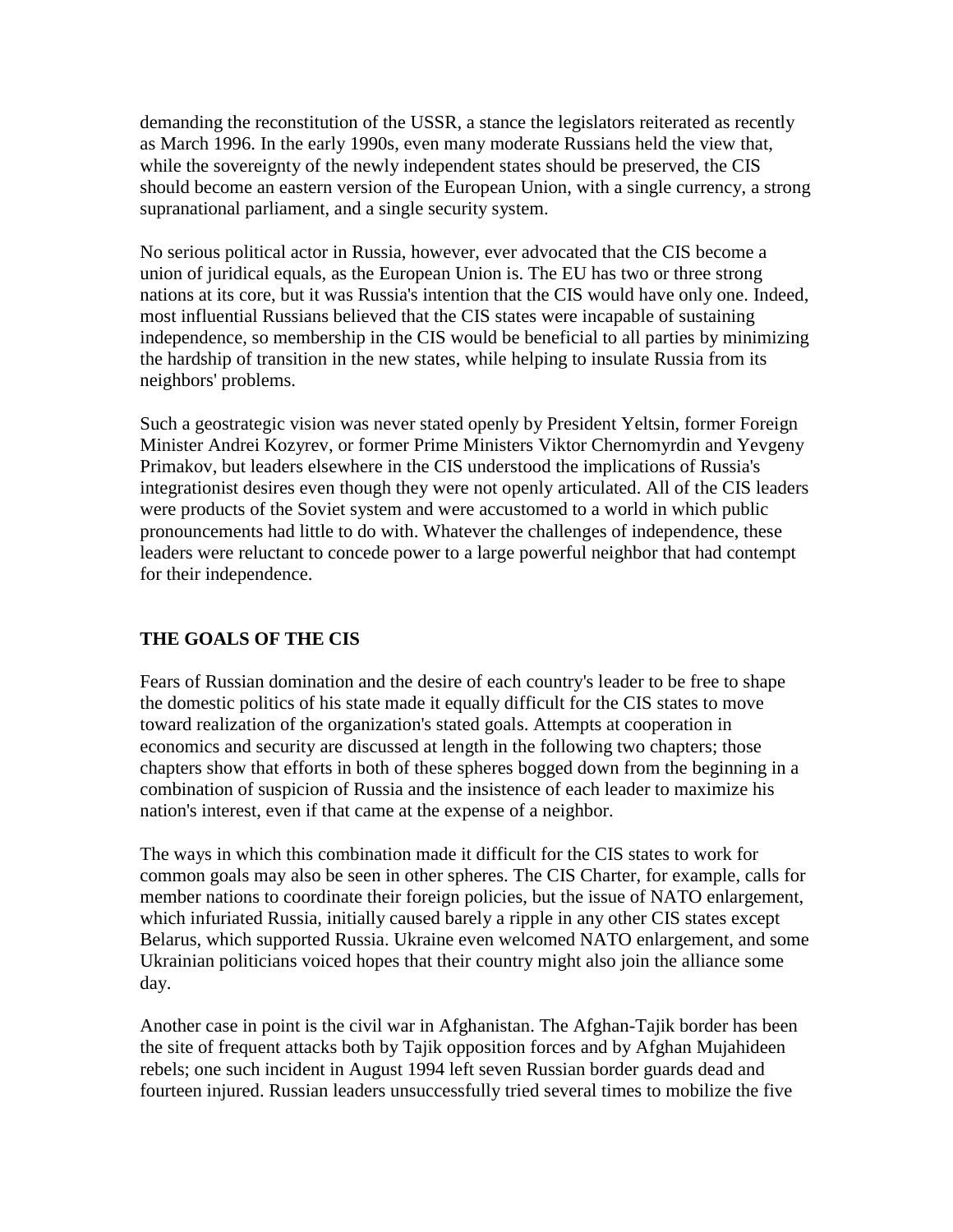Central Asian presidents to adopt a common stance both on defending the old Soviet-Afghan border and on bolstering the Northern Alliance of Afghanistan's combatants as the alliance was being overwhelmed by the Taliban. The five states understood the threat in different ways, however. Turkmenistan did not even attend the summit held in Almaty to discuss the problem in October 1996 and then, one year later, gave de facto recognition to the Taliban government, when two senior Taliban officials were received in Turkmenistan's capital. By contrast, Uzbekistan openly supported the ethnic Uzbek opposition in Afghanistan, which was locked in bloody struggle with the Taliban.

It has not proven any easier to coordinate policies on what might seem to be less contentious issues, such as environmental policy. Usually this is because what seems to be an environmental question to one state is an economic question to another. In the case of water, for example, the comparatively richer states of Turkmenistan and Uzbekistan are especially big users, while the comparatively poorer states of Tajikistan and Kyrgyzstan are Central Asia's major suppliers. However, water is supplied free to the users, while the individual states must pay to maintain all dams, reservoirs, and other water-storage facilities found on their territories.

Similarly, the Caspian littoral states of Russia, Azerbaijan, Turkmenistan, and Kazakhstan have been unable to reach formal agreement on the legal status of the Caspian Sea or on how it may be divided. Ownership of the fossil fuel reserves in and around the Caspian is a major concern for most of the littoral states, but Russia initially tried to frame the discussion in terms of ecological management. The CIS has proven a wholly inadequate forum in which to debate such issues, let alone to resolve them.

The CIS Charter is also marred by the amorphousness of some of its goals, especially in the cultural sphere. The charter mandates common support for the spiritual unity of citizens, based upon respect for identity, cultural exchange, and close cooperation in the preservation of cultural values. This goal, however, contradicts the desire of most CIS states to strengthen the role of the core ethno-national community in what is usually seen as a national homeland. The CIS states have failed to reach agreement on protecting the rights of national minorities, in large part because Russia has defined protection as synonymous with the Russian minorities retaining their privileged position, including the retention of Russian as the dominant language and as a medium of education in the Soviet successor states. The other member states have resisted this position, because the right to set policies of language and culture is crucial to these new states, touching as it does the heart of national identity and state sovereignty. Only Belarus and Kyrgyzstan have been willing to give Russian formal status as one of their national tongues.

The issues concealed behind such questions are of enormous importance because of the unsettled waves of migration that have rolled across all of the post-Soviet expanse. Some of this population movement has been caused by war. Armenia and Azerbaijan both have large refugee populations, constituting 6 percent and 3 percent of their total populations, respectively; per capita, these are the largest refugee populations in the former Soviet Union. Kyrgyz have fled Tajikistan's civil war, as have some Uzbeks, even though the Tashkent government has tried to limit their flight wherever possible for fear that it might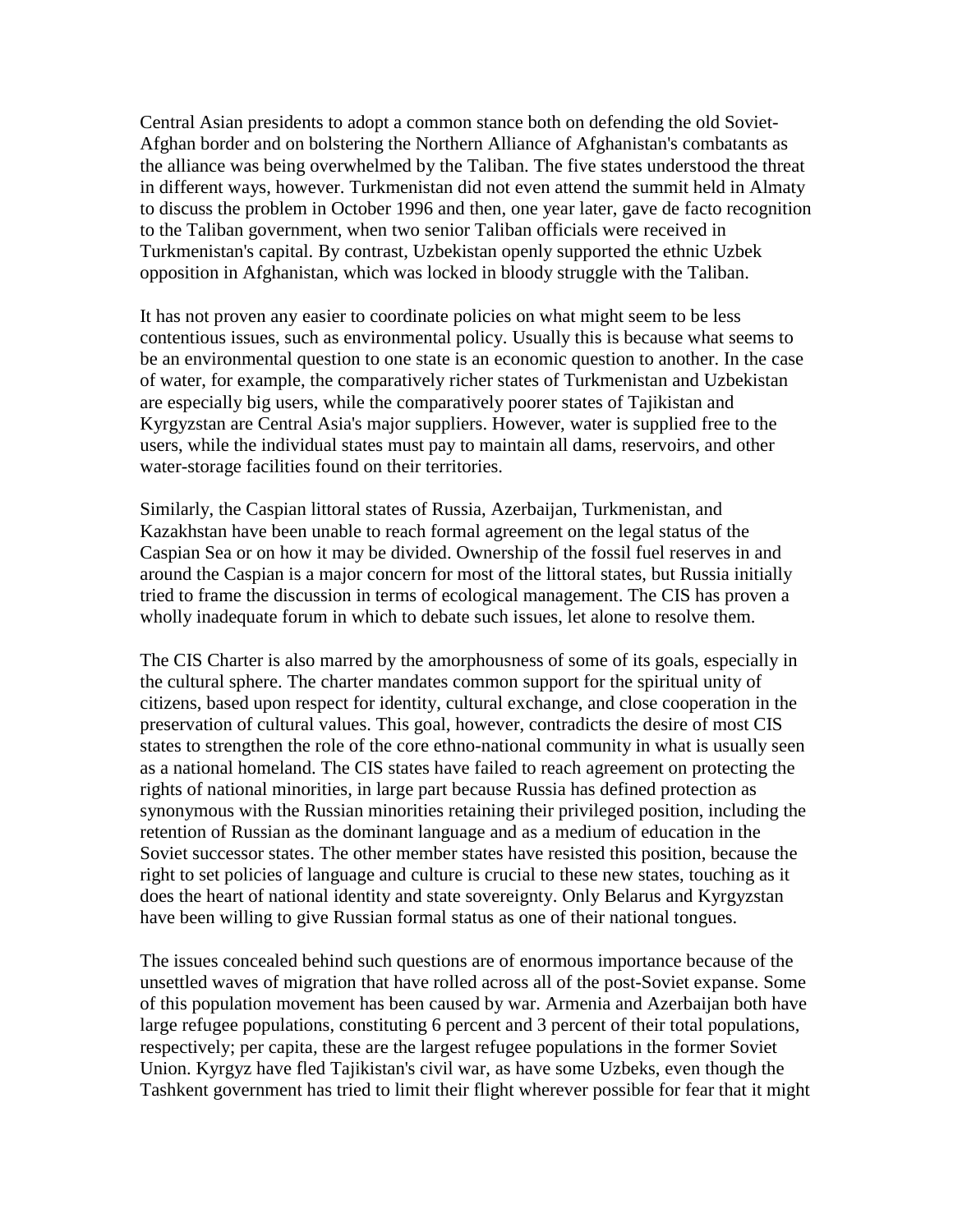provoke reprisals against local Tajiks. Georgia and Russia both have serious refugee problems as results of their respective internal conflicts.

Peacetime migrations, though, involve even larger numbers of people. Individual motivations for relocation are complex, but ethnicity generally plays a major role. Some migrants feel that their nationality limits their economic prospects. As national languages gain hold in the new states, many feel that they have become second-class citizens, while others are reluctant to become citizens of what they now view as foreign states, even if in some cases they, or even their parents, were born in the former Soviet republic that they are now leaving.

Ethnic Russians seeking to return to Russia make up by far the largest group of migrants, but there has been a migration in and out of every post-Soviet state. From 1991 to 1997 there was a net migration to Russia of more than 2.6 million people.<suproman>39<roman> According to data compiled by demographer Zhanna Zayonchkovskaya, of all the other CIS states only Belarus shows a small but steady net in-migration of some 86,000 people. Ukraine had a net in-migration for 1991 -1993, but since 1994 has had more people leaving the country each year than coming in.

Frequently, non-Russians are returning to a "historic homeland," but often the motive for relocation is economic. The domestic economies of Armenia, Georgia, and Azerbaijan depend heavily upon remittances from workers living in Russia; it is estimated, for example, that about a third of the Azerbaijani labor force is employed outside of the country. Large numbers of Belarusians and Ukrainians are also employed in the Russian economy, but their presence does not provoke the same kind of race hatred there as do the so-called people of Caucasian nationality. In Moscow in particular, there have been periodic roundups of ``illegal aliens'' from CIS states, which have led to deportations of even long-term residents who had failed to secure the proper registration during the Soviet era.

Russia put strong pressure on all the CIS leaders to adopt policies of dual citizenship, but without wide success. Turkmenistan and Russia signed a dual citizenship agreement in December 1993, at which time Boris Yeltsin demonstratively accepted Turkmen citizenship. Anecdotal evidence suggests, however, that while this treaty made it easier for ethnic Russians living in Turkmenistan to get Russian citizenship, it never became easy for Turkmens to do so. Moreover, when relations between Turkmenistan and Russia later began to sour over the question of pipeline access for Turkmen gas, Ashgabat allowed this treaty to fall into disuse. Turkmenistan then became the first CIS state to restrict entry to citizens of other Commonwealth members when it introduced a visa regime on June 9, 1999.

The Tajiks also came to permit local Russians to hold dual citizenship, although Russians living in Tajikistan have complained that it is hard to obtain Russian passports. Kazakhstan, Russia, and Kyrgyzstan all reached bilateral agreements on interchangeability of citizenship among their states, but the Kazakh-Russian agreement was debated for two years by the Russian State Duma before it was ratified.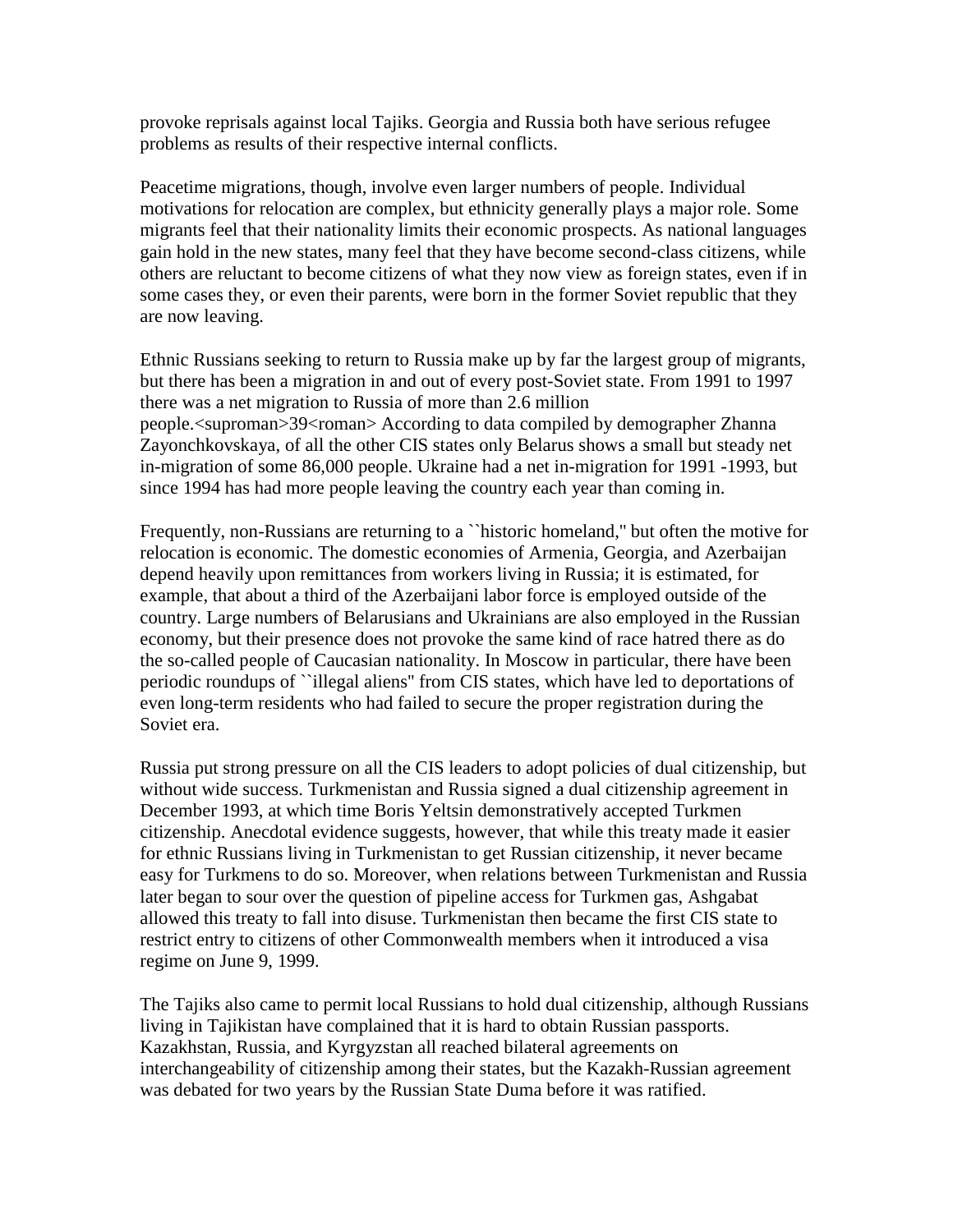Citizenship questions were part of the ``deep integration'' agreement signed by Belarus, Kazakhstan, Kyrgyzstan, and Russia on March 30, 1996. The signatories all pledged to preserve ``a common cultural and educational space'' and to facilitate the granting of citizenship. While there is regular talk of this agreement becoming a model for other CIS states, only Tajikistan has shown any interest in participating; it was accepted with apparent reluctance, having had to wait until February 1999 to be granted full membership. This treaty, however, has yet to achieve its stated goals. Citizenship is not proving easy to exchange, except for ethnic Russians returning home.

The CIS Charter commits member states to various principles of international law, including respect for territorial integrity and border inviolability; noninterference in other members' domestic affairs, either by force or through the threat of force; priority of international law over national legislation; peaceful resolution of conflicts; right to selfdetermination; conscientious discharge of commitments; and various other human rights decrees.

The CIS has had as much difficulty in meeting these goals as it has had in setting standards for ethnic tolerance. Russian officials have downplayed or denied official involvement, but Georgian, Azerbaijani, and Moldovan officials have all complained of Russian interference in their internal affairs. President Eduard Shevardnadze of Georgia has claimed several times that ``outside groups''--generally understood to mean Russians—are responsible for several assassination attempts against him, while Azerbaijan's President Heydar Aliyev accused Russians of being behind the failed insurrection led by Surat Hussein.

For most of the CIS states, it is not necessary that Russia's hand actually be visible in such interventions; it is sufficient only that Russia does not seem displeased by them. After all, at one time Russian Foreign Minister Andrei Kozyrev stated openly that Russia reserved the right to intervene militarily to protect ethnic Russians living in the former republics. To be sure, he subsequently tried to reassure concerned senior officials from the rest of the CIS that Russia planned no unilateral actions. Kozyrev's foreign policy nevertheless saw the protection of the rights of Russian minorities as falling explicitly within Russia's domain, rejecting claims that these were domestic or internal problems. Although Russian law defines such ``foreign'' Russians as co-nationals, not citizens, the Russian Duma has nevertheless attempted to legislate privileges and rights for them. Russia preferred to apply pressure on states that it considered to be violating the rights of local ethnic Russians through international bodies, such as the Organization for Security and Cooperation in Europe and the Council of Europe, but Moscow refused to rule out more direct responses, if it deemed them necessary.

CIS members have demonstrated little inclination to respect mutual interests, frequently employing economic levers against one another for larger political gains. Russia, for example, has played "pipeline politics" with all the CIS fossil fuel oil producers, but it is not the only country to link energy supply with political aims. Uzbekistan has done the same with Kyrgyzstan, Kazakhstan, and especially with Tajikistan. Even though the two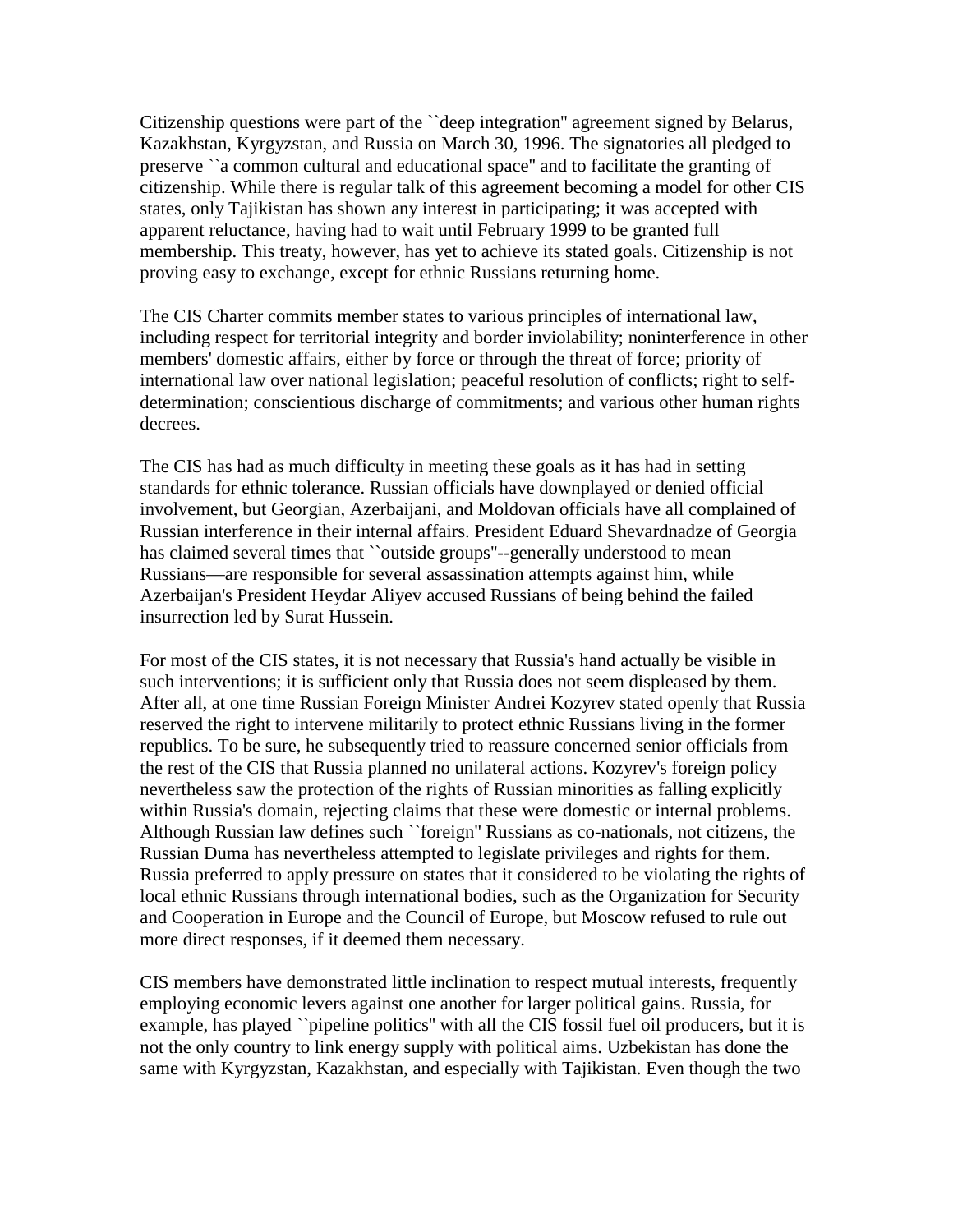countries are part of a formal economic union, Uzbekistan has not hesitated to cut off gas supplies to Kyrgyzstan regularly.

The CIS has done little to promote consistent legal and human rights standards throughout the former USSR. CIS member states exhibit a wide spectrum of political regimes and demonstrate significant differences in human rights standards. In Belarus, Uzbekistan, and Turkmenistan, authoritarian leaders have already consolidated power, so the citizens of these states have few rights or liberties. The performance of the rest of the CIS members is more mixed. Russia, Ukraine, Georgia, and Kyrgyzstan offer better protection of human rights and civil liberties than do Kazakhstan, Moldova, Azerbaijan, and Armenia, while Tajikistan's record approaches that of the three authoritarian states.

Ironically, the restriction of human rights is one of the few areas of reasonably good cooperation within the CIS. The state security services do cooperate with one another on both a formal and an informal basis. Uzbek and Turkmen opposition figures have been detained in Moscow at the request of their national authorities. Uzbek officials were given the right to detain an Uzbek opposition figure who was visiting Kyrgyzstan, which they did with considerable force, and Kazakh security officials are rumored to have been responsible for the beating of a prominent Kazakh opposition figure who was attending a conference in Bishkek.

Cooperation on crime fighting has been less systematic. Law enforcement officials have signed a series of agreements on cooperation in criminal investigations and in controlling narcotics trafficking. One example is a 1998 initiative that calls for the creation of an Inter-State Center for Combating Drug Trafficking subordinate to the CIS Executive Secretariat. The center has yet to be organized, however, because CIS member states disagree on several issues, including the important question of how the center will be funded. Unless an international sponsor is found, this initiative is likely to join the legions of other stillborn CIS proposals.

Despite the failure of these agreements to produce an integrated crime fighting program for the CIS, cooperation among the various Ministries of Interior must be seen as one of the CIS success stories, for it is well institutionalized, has generated a common database, and takes place on a regular basis. It should be pointed out, however, that one of the reasons why this form of cooperation has been relatively successful is the persisting influence of close personal ties among Soviet-era law-enforcement professionals, which extend across the new national boundaries. The structure of the CIS is such that the rising generation of law-enforcement professionals, who are now receiving different types of training in their various states, have no venue in which to develop similar relationships for the future.

#### **NEW UNDERSTANDINGS OF SOVEREIGNTY**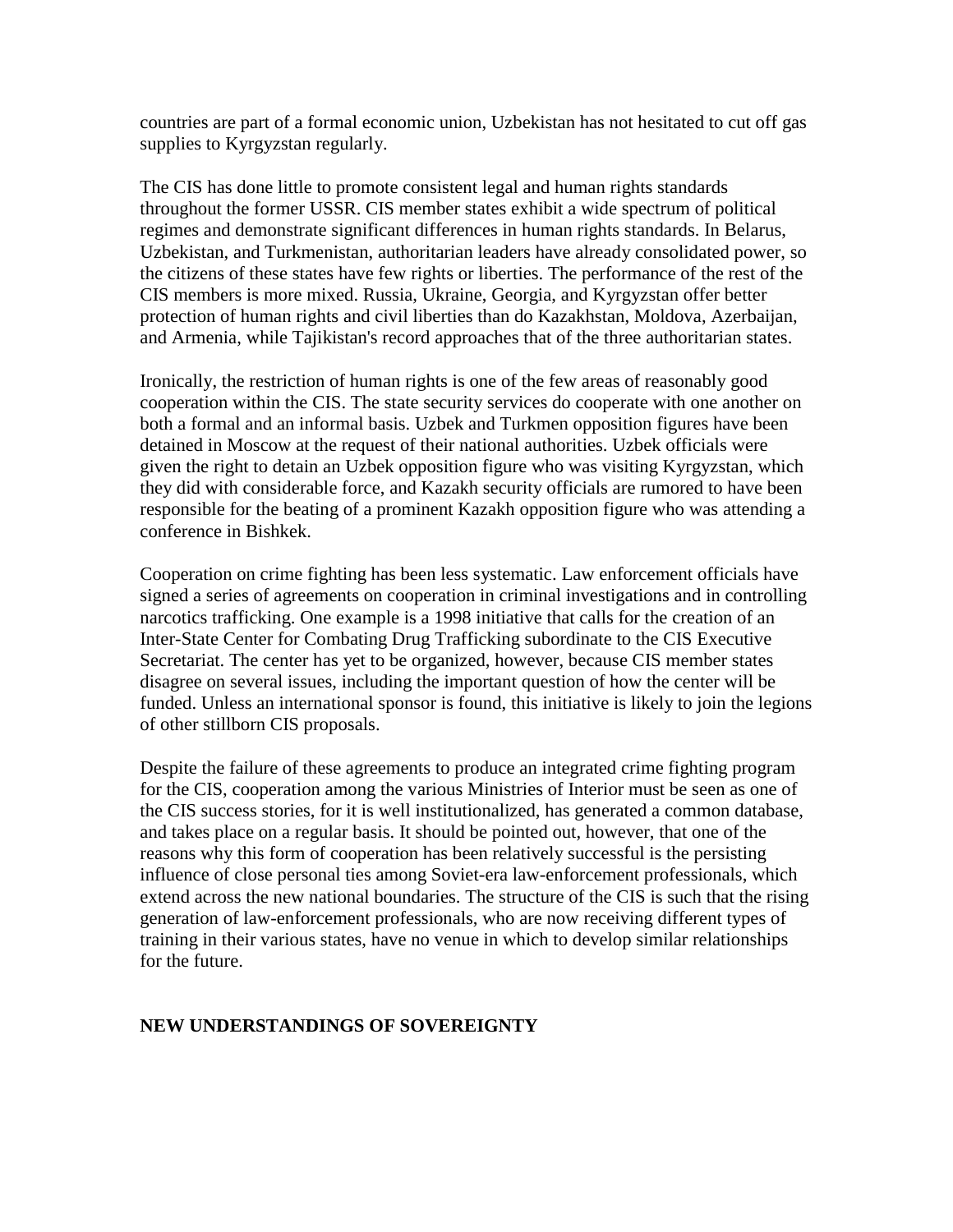During the first years of the CIS's existence, the degree to which the various CIS leaders wished to see integration work was largely a function of how they thought it would impact national sovereignty of their particular states.

In many ways Turkmenistan has been the most adamant opponent of integration. Ashgabat adopted a doctrine of positive neutrality immediately after independence, which was recognized by a UN resolution in 1995. The state prefers bilateral relations to multilateral structures and has avoided participation even in regional Central Asian bodies.

The stand of Ukraine is of greater impact though, for it has from the beginning limited the scope and effectiveness of the CIS, making it impossible for the CIS to take action on any of the myriad issues on which Ukraine and Russia disagree. Ukraine understands the CIS to be a mechanism for the civilized divorce of the Soviet Union's constituent republics. The Ukrainians resist political integration of the post-Soviet states both because of the threat this poses for the country's current positions and because they seek greater integration with Europe. The Ukrainians prefer to strengthen the organization that they created with Georgia, Azerbaijan, and Moldova, which was originally given the acronym GUAM, and renamed GUUAM after Uzbekistan joined in April 1999. Kyiv is also eager to promote new trade routes that would pass south of Russia and use Ukraine's territory to link China with Europe.

Since the formation of the CIS, Uzbekistan's position has moved toward that of Ukraine; Presidents Karimov and Kuchma have also developed a close personal relationship; they have even vacationed together. Uzbekistan is more open to the development of multilateral relations than is Ukraine but it also seeks a strong regional role for itself. For this reason it formed a Central Asian Economic Community with Kazakhstan, Kyrgyzstan, and Tajikistan. It has openly opposed attempts to have the CIS act as a suprastate.

The Aliyev government in Azerbaijan is becoming an increasingly reluctant CIS partner as Western interest in the country's petroleum resources has grown. Azerbaijan is especially interested in developing transit routes for oil and gas that bypass Russia. As long as its dispute with Armenia remains unsettled, however, Azerbaijan will have to take Russia's geopolitical demands and concerns into account.

Georgia and Moldova are also reluctant participants in the CIS, having been dragged into the organization by economic helplessness, the possibility of civil collapse, and Russian pressure. As already noted, Moldova formally limits its participation in the CIS to economic questions, while Georgia has concentrated on reducing, and if possible eliminating, Russia's military presence in its country.

The leaders of Kazakhstan and Kyrgyzstan, who did not want to leave the USSR, saw the CIS as an instrument by which to preserve as many of the Soviet Union's features as possible and thus were among the most enthusiastic integrationists. After Russia, probably the strongest advocate of integration was Kazakhstan, because President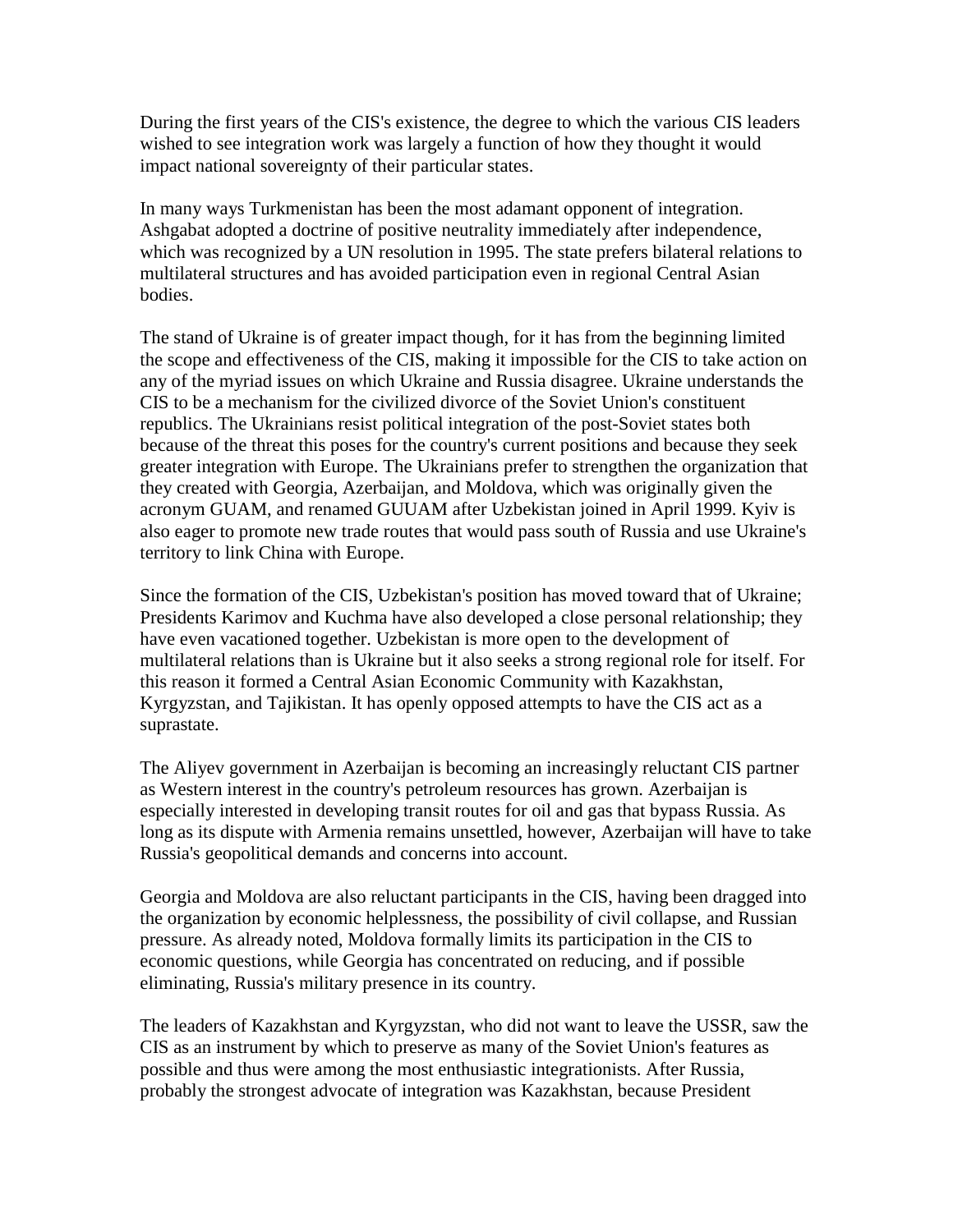Nursultan Nazarbayev was convinced that the economic integrity of the USSR's geopolitical expanse had to be preserved. But Nazarbayev would not accept integration that sacrificed the juridical independence of each of the member states. He proposed instead that the CIS be replaced by a new organization, the Euro-Asian Union (EAU), in which member states would adopt common policies at an intergovernmental assembly and share a common currency and mutually beneficial foreign economic policies. EAU decisions would require a four-fifths majority vote, with each member state having an equal vote.

Nazarbayev offered this proposal at the CIS summit in April 1994, but it evoked little response. That did not stop him from pushing forward with the idea, which he formally introduced as a public document at the United Nations. Some 200 articles were published in CIS newspapers in support of the proposal, which was also debated at conferences in Russia and Almaty. The EAU, however, never generated a groundswell of public support. For a time both Kyrgyzstan's Askar Akaev and Georgia's Eduard Shevardnadze expressed interest in Nazarbayev's proposal, but both eventually backed away when it became clear that Russia's leadership would not endorse it.

The CIS's other presidents, who were not as willing as Nazarbayev to trade sovereignty for security, were even less enthusiastic. Russia's formal response to Nazarbayev's plan was presented at the October 1994 CIS summit. The response plan asked member states to agree to a six-point program for strengthening the CIS, demanding closer integration of economic, political, and security relations within the CIS's existing institutional arrangements. This counter proposal left little doubt that Nazarbayev's proposal for the creation of a Euro-Asian union was dead, although the Kazakh leader continues to hold out hope that eventually it will be revived.

Over time, Kazakhstan's and Kyrgyzstan's approaches to integration have become more pragmatic. Kyrgyzstan sees the CIS as a source of economic assistance, while Kazakhstan perceives it as a means of mollifying its large Russian minority. The last remaining CIS enthusiasts are Tajikistan, Armenia, and Belarus, all of which are keenly interested in pursuing actively integrative national development strategies. The Tajik government has used the CIS to help hold the state together against the pressure of its several warring factions. Armenia has consistently supported Russia's political integration initiatives because it needs economic and military help from Russia to maintain an advantage in its conflict with Azerbaijan over Karabakh. Belarus understands the CIS mainly as a means for reintegration with Russia. Other than the need that each has to continue to rely upon Russia, however, there is little that unites these three states.

## **THE LATE CIS: HOLDING ON TO SOVEREIGNTY**

This combination of passive resistance by most member states and enthusiasm without resources by others has prevented the CIS from developing into an effective organization. In fact, Russia's continued determination to make the CIS work is the only thing that has kept the organization from dying entirely.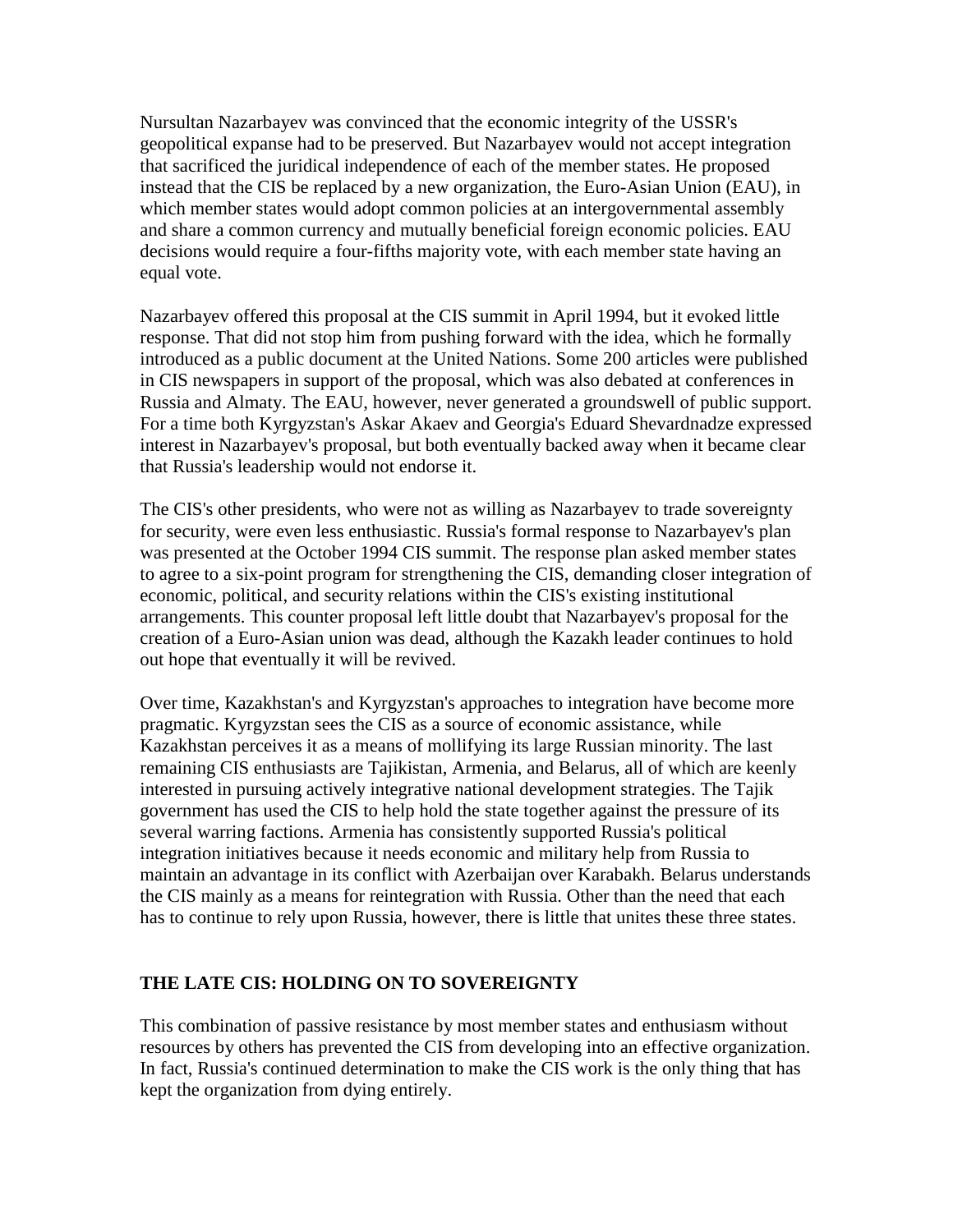Moscow has been actively trying to resuscitate CIS institutions since spring 1994, but has found little enthusiasm among CIS members for reworking the charter. At the February 10, 1995, summit in Almaty, Russian President Boris Yeltsin pressed hard for new forms of integration and consolidation of CIS member state policies to compensate for the failure of CIS institutions, implying menacingly that there would be other consequences if such measures were not adopted. Since the Russian army was then mired down in Chechnya, Yeltsin's threats were not taken seriously.

Yeltsin made another effort to reform the CIS at a closed-door session held during the March 28, 1997 summit, trying to invigorate CIS institutions by scaling them back. The same meeting saw serious discussion of the need to systemize specialized institutions and to merge specialized committees. Yeltsin was reelected chairman of the Heads of State Council for the fourth time at this summit, after promising that Russia would increase its efforts to treat all CIS members as equals. In the course of the meeting, however, Presidents Kuchma (Ukraine), Shevardnadze (Georgia), Aliyev (Azerbaijan), Nazarbayev (Kazakhstan), and Lucinschi (Moldova) all argued that bilateral relations had proven to be more effective than multilateral ones and contended that the CIS had failed to justify itself as an instrument of cooperation.

The changes that Yeltsin engineered improved neither the effectiveness, nor the popularity of CIS institutions. At the next CIS Heads of State meeting, held in Chisinau in October 1997, none of the documents presented for approval was signed, and Russia was attacked by the other member states. The presidents of Georgia, Azerbaijan, Uzbekistan, and Ukraine all argued that the CIS policy of multitrack integration was hindering, not helping, the development of harmonious relations among the member states. President Karimov of Uzbekistan said that the CIS states had to solve their internal problems and strengthen their individual economies before it would be possible to move toward integration; most attendees held Russia at least partly responsible for those persistent problems. President Aliyev declared that Azerbaijan would support no further integration until the Karabakh conflict was resolved. President Shevardnadze went one step further, saying that Georgia would consider leaving the CIS if Russia did not stop impeding the peace process in Abkhazia.

Yeltsin's failing health dealt a further blow to the CIS. A Heads of State meeting first scheduled for January 1998 was postponed several times before it was finally held on April 29 in Moscow. In an effort to give greater credibility to the ailing Russian leader, it was agreed at that time that Yeltsin would remain chairman of the council until 2000. To a certain extent this demonstration of essentially personal support also was extended to the CIS as an organization. The Heads of Government Council had also delayed its meeting for several months, not for health reasons, but because of an inability to agree on the text of several key agreements that were being prepared for presentation. At the meeting of this council on March 6, members agreed to delegate authority both to the Council of CIS Foreign Ministers and to the Inter-State Economic Committee. This prompted Anatoly Adamishin, then Russia's minister for cooperation with CIS members, to remark, ``All this indicates is that the CIS is proceeding to the next stage, a stage of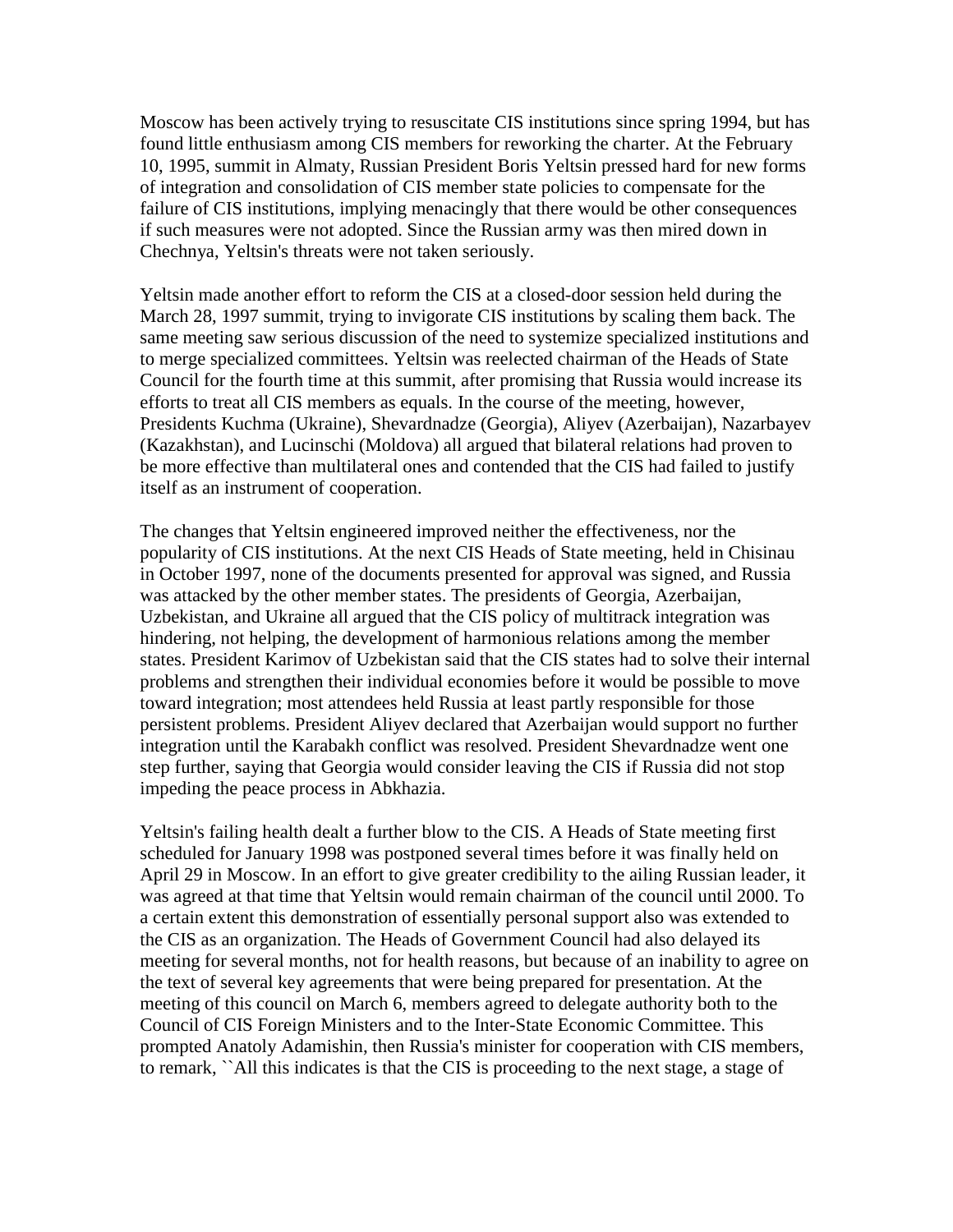normal work, and that relationships among the CIS member countries are acquiring an increasingly business-like character.''

The April 1998 summit appointed Russian businessman Boris Berezovsky the executive secretary of the CIS. Believing that he possessed the charm and skills necessary to save the organization and to make it more business-like, Berezovsky launched an ambitious program of travel and consultation with CIS leaders, trying to find ways to make CIS functions more clearly defined and mutually acceptable.

Plans were made to hold an interstate forum on reforming the CIS, and a number of working groups were appointed to review the functions of the various councils and to suggest new mechanisms for implementing the decisions of various CIS bodies. Berezovsky focused on two issues: the creation of a functioning free trade zone and a reorganization of the CIS apparatus. He proposed the creation of a Coordinating Consultative Committee that would unite the existing Executive Secretariat, the CIS Inter-State Economic Committee, and thus the whole CIS apparatus. Berezovsky also advocated a dramatic cutback of the CIS bureaucracy and a streamlining of the organization; all administrative structures except those that provide support for the Heads of State Council would be consolidated and the number of CIS employees would drop from 2,340 to 600 or 700.

Work along these lines moved forward while Berezovsky remained in this post, but the changes he proposed encountered broad resistance. In particular, the presidents of Turkmenistan and Uzbekistan opposed restructuring because they had no wish to strengthen the CIS administration. Many feared that Berezovsky wanted to use the executive secretaryship to build himself a position of power; President Lukashenko of Belarus in particular seems to have objected to Berezovsky personally rather than to the position as such. Not surprisingly, the CIS staff was strongly against the proposed personnel reductions and also objected to Berezovsky's market approach to economics. Others objected to Berezovsky's proposal that the representatives be seated hierarchically at summit meetings according to their countries' contributions to the organization.

Disagreements over Berezovsky's proposals, especially those for organizational changes, caused a CIS summit to be rescheduled several times in early 1999, until President Yeltsin made the disputes moot by firing Berezovsky in March 1999. While several CIS leaders maintained that the Russian president did not have the authority to do this, they seemed in fact to approve of the dismissal. Berezovsky's firing was confirmed at the April 2, 1999, summit in Moscow, where he was replaced by Yuri Yarov, a low-key former Russian deputy prime minister. Substantiating the charge that the CIS presidents objected to Berezovsky himself rather than to his proposals, the council adopted what essentially were Berezovsky's plans for reorganization of the CIS apparatus, although they only endorsed reducing its staff by half. They also accepted the amendments that Berezovsky had proposed to make the CIS protocol on the Free Trade Zone more effective.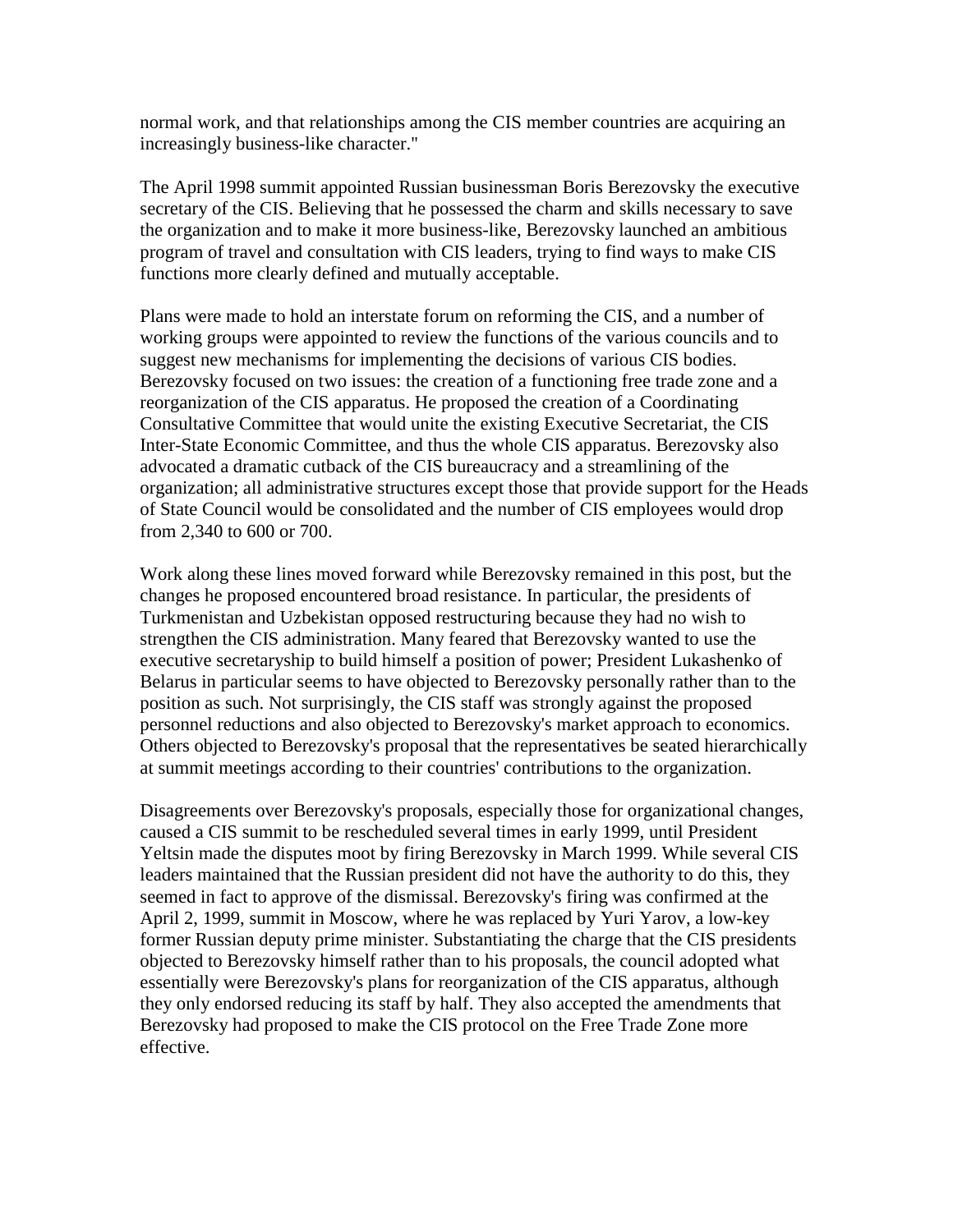## **A NEW KIND OF UNION**

A political union by definition requires contracting national governments to delegate power to some kind of supranational institution. The European Union's experience with integration demonstrates the reluctance with which even secure and well-established national governments will delegate power to a supranational body. Experience also suggests that successful political unions rarely include members who may pose direct threats to the independence of other member states. In successful unions members are reassured by the degree of leverage that they acquire from the supranational institutions, rather than fearful that such institutions are a disguised form of one member's hegemony. The development of the CIS has been severely hindered by the imbalance of power among its members. In the EU, France and Germany serve as two power centers, with Italy and England also playing major roles. This configuration has allowed even small member states to matter in the EU by forming coalitions around at least one of these four larger states.

The situation in the CIS is not a comparable one. There is no state or group of states in the post-Soviet space that can counterbalance Russia in a supranational decision-making body. The Soviet experience constantly reminds the new elites of the CIS that Russia could effectively usurp their independence in any supranational body in which it is the only major power center. Russia's understanding of that same Soviet experience, however, equally reminds it of the costs that Russia might incur by ceding its own sovereignty to a supranational body. Fear that the other members of such a body could take more from Russia than they would contribute has made Russia try to prevent the CIS from developing into an organization in which sovereignty is yielded equally.

In addition to a remarkable degree of mutual suspicion, the CIS states share a profound reluctance to part with any of the sovereignty they so recently have gained. The newly independent states are slowly developing new kinds of cooperative institutions and associations, but they remain nearly as reluctant to yield sovereignty to smaller bodies as they have been to yield it to the CIS. Russia has been moving slowly to develop its union with Belarus, despite Belarus's official enthusiasm for the merger; even in Belarus, though, the ruling elite seems to be developing a greater appreciation of its own sovereignty. The ``deep integration'' of Kazakhstan, Kyrgyzstan, Belarus, Tajikistan, and Russia has yet to develop into an effective union, while the economic union agreed to by Kazakhstan, Kyrgyzstan, Uzbekistan, and Tajikistan has not lowered the customs barriers that have risen between these states. Economic competition among the members and the region's acute shortage of capital greatly limit the ability of this union to function. The same is true of the GUUAM union, which Georgia, Ukraine, Uzbekistan, Azerbaijan, and Moldova would like to be used to limit Russia's ability to be a gatekeeper for transportation and trade.

These smaller unions were formed with greater enthusiasm and clearer need than was the CIS, yet they seem to suffer from the same inability to create workable institutional bases of integration. This supports theoretical arguments that new states have more difficulty